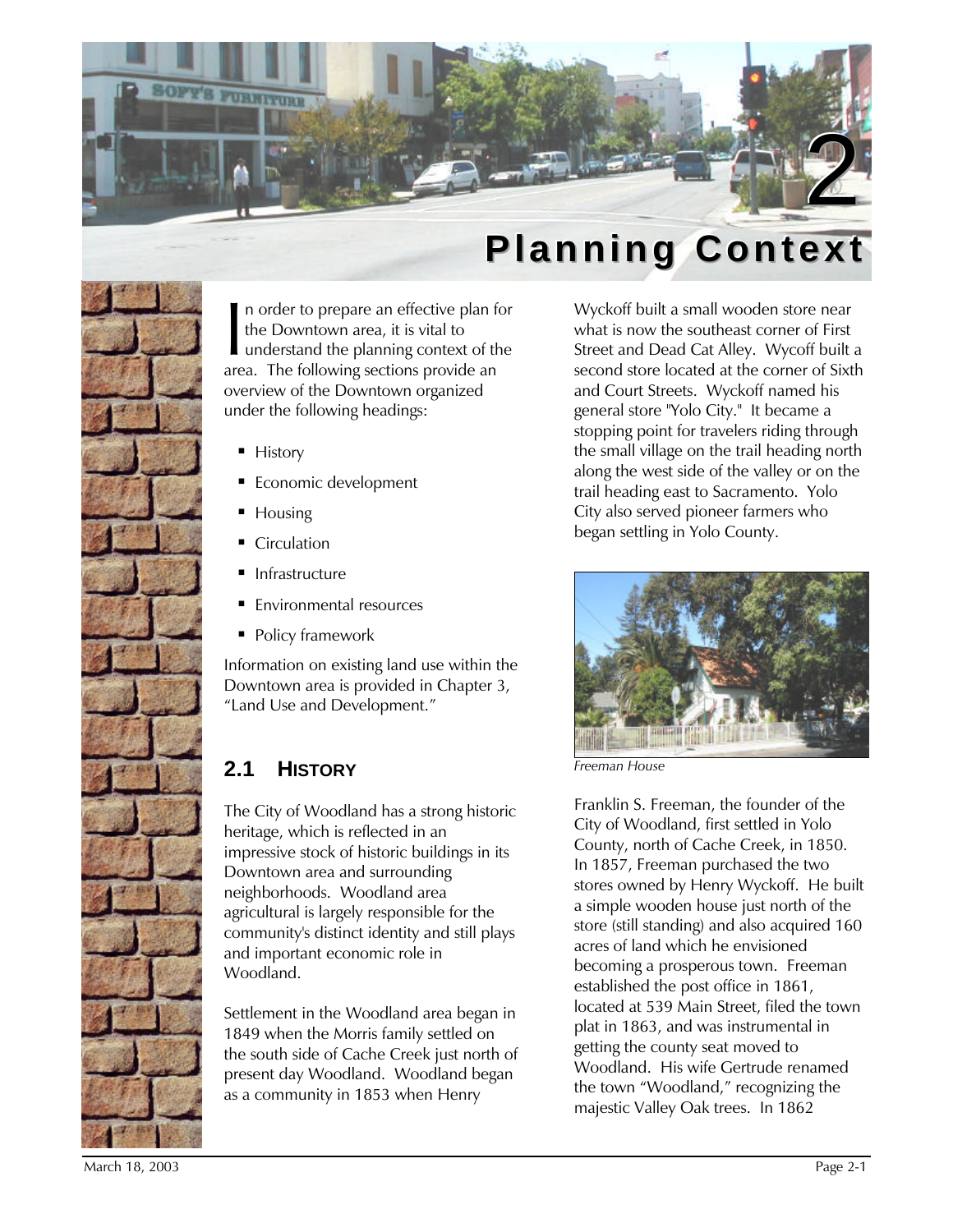



Woodland became the County seat of government for Yolo County (Walters, 1995).

The completion of the railroad in 1869 brought the world closer to Woodland and the town began to prosper as a trading center for a rich agricultural region. Farmers and ranchers derived much wealth from the land and Woodland's commercial sector prospered.

Skilled carpenters and brick masons settled in Woodland and built many of the early Victorian commercial buildings, churches, and public schools. By the 1880s several self-trained architects and builders had established planing mills in Woodland and began designing and constructing outstanding examples of Victorian residential and commercial buildings. This appreciation for local architecture and craftsmanship became a tradition in Woodland. Early landmark buildings included Hesperian College, the Byrns Hotel, the Opera House, the first Courthouse and Hall of Records, the YMCA Building, the first City Hall, the Jackson Apartment Building, the Farmers and Merchants Bank, and the Julian Hotel. Although all but two of these early landmarks are gone, their picturesque designs inspired many others that followed.



*Opera House*

Between 1890 and 1905, several new banks were established in Woodland by

wealthy local investors. During the first two decades of the twentieth century, several top architects from the Bay Area were commissioned to design new banks, schools, and public facilities.

The new century ushered in a new year of optimism for Woodland. The town's business community organized a chamber of commerce in 1900 to promote the town's advantages. The community also invested in community projects, including the City's library, City Park, and cemetery.

In 1910, Woodland was the largest city in Yolo County, with a population of 3,187. For the next forty years, Woodland remained a remarkably stable community, growing slowly but steadily in population, businesses, and industries. Its industrial plants were principally agricultural, and three rice mills, a sugar beet refinery, and a tomato cannery were built during this period.

In the late 1950s, the City Council created a Redevelopment Agency to oversee development of historic downtown Woodland. Although the Redevelopment Plan was never adopted, the agency continued to exist in name. In the 1960s, several prominent buildings were demolished, including the Romanesque Farmers and Merchants Bank and the Julian Hotel. Fortunately, other significant buildings, like the Woodland Opera House, were spared from demolition.

By the mid-1970s, the historical preservation movement had taken hold in Woodland. The Federal government's strategy for urban revitalization had now shifted from demolishing the old to providing financial incentives for preserving and renovating historic buildings. Thus, the Yolo County Historical Society succeeded in purchasing the Opera House and planning for its eventual restoration.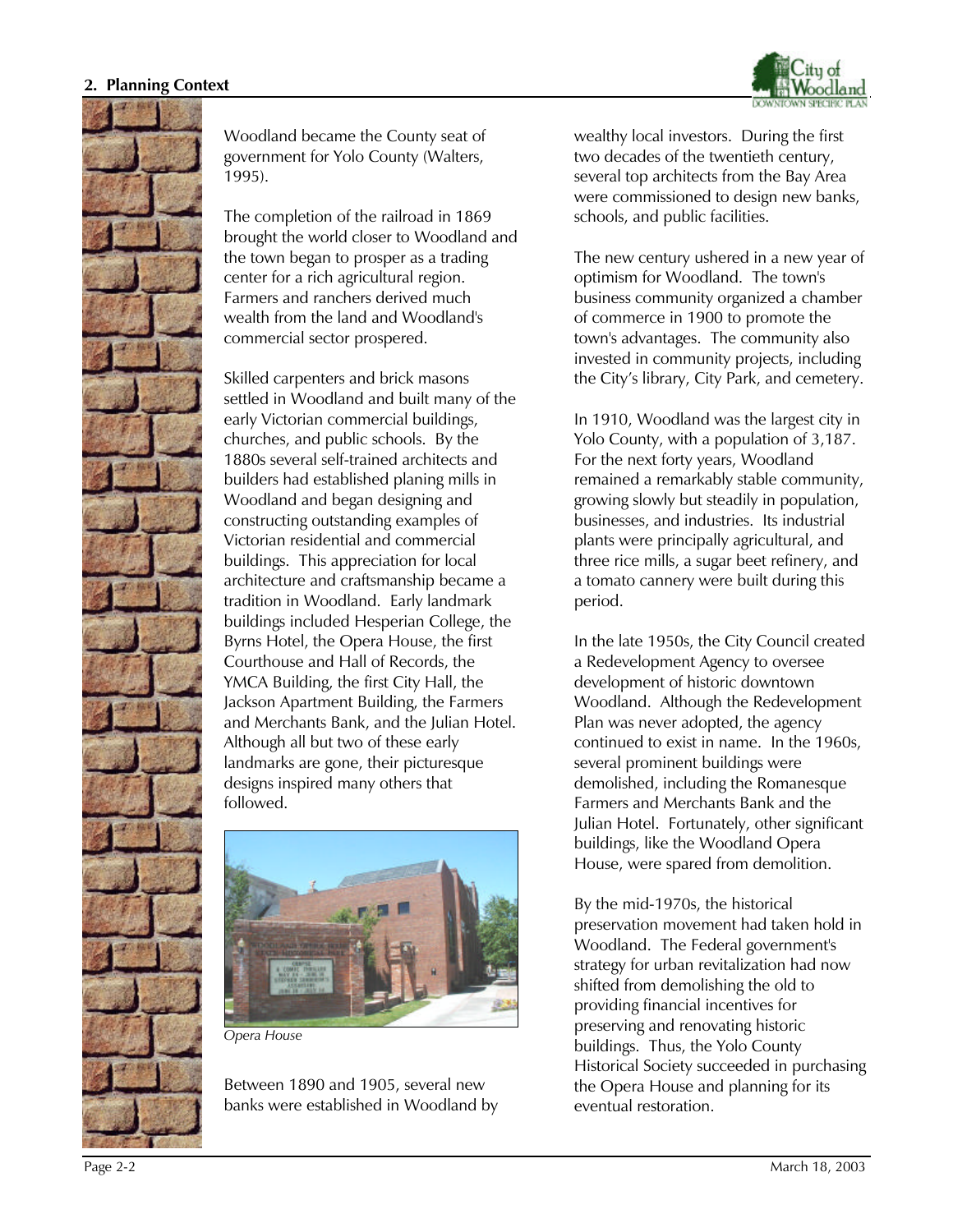

During the 1980s, Downtown Woodland began to show signs of life as several local property owners renovated key historical buildings under the Federal Historical Preservation Tax Credit Program. The restoration of the Opera House was completed with Federal and State grants, and the Yolo County Courthouse facade was completely refurbished with State and local funds. A new innovatively designed County Administration Building was constructed downtown as was a new Daily Democrat newspaper building and a recreation of the Northern Electric Railway Depot. The community showed its appreciation for historical preservation and civic improvements by approving a bond measure which financed a major renovation and expansion of the Woodland Public Library.

Public appreciation and support for the renewal of Downtown Woodland was gaining in popularity as the 1980s came to a close. The Woodland Downtown Improvement Association, Inc., became actively involved in mobilizing political support for a second try at a redevelopment plan and for developing a community-shaped "Downtown Specific Plan." The Woodland Redevelopment Agency adopted a redevelopment plan in 1989.

The Redevelopment Agency has been active in several key projects in the Downtown. They assisted in the renovation of the Hotel Woodland, a centerpiece in the Downtown. The Redevelopment Agency is also working to revitalize the Porter Building and Capitol Hotel.

# **2.2 ECONOMIC DEVELOPMENT**

#### **Overview**

The Downtown area is the historic center of the City and the government center for the City and Yolo County. Key to the success of the Downtown area is the ability of the community to enhance the economic viability of the Downtown. Some of this enhancement will come from the growth in population expected in the City. Other enhancements need to come from public/private development opportunities, better use of existing facilities (especially upper floor space), making better use of the historic nature of the Downtown, and better integration of the County's offices and staff into the Downtown area.

As the Downtown is the core of the Redevelopment Project Area, the City will continue to focus significant redevelopment efforts in the Downtown. The economics of redevelopment require significant financial commitments from both the public and private sectors. The provision of convenient parking for both employees and customers remains a high priority for City redevelopment efforts. The addition of new offices and residential uses in the second and third floors of existing structures will make good use of one of Downtown's significant, untapped resources. The upgrading of existing buildings, as well as the construction of new buildings, coupled with the continuing beautification efforts will strengthen the ability of Downtown to attract new specialty retailing, restaurants and entertainment uses.

Redevelopment of the Gateway Master Plan area at the east end of the Downtown will help to strengthen the economic vitality of downtown through the addition of a mixture of office, retail,

March 18, 2003 Page 2-3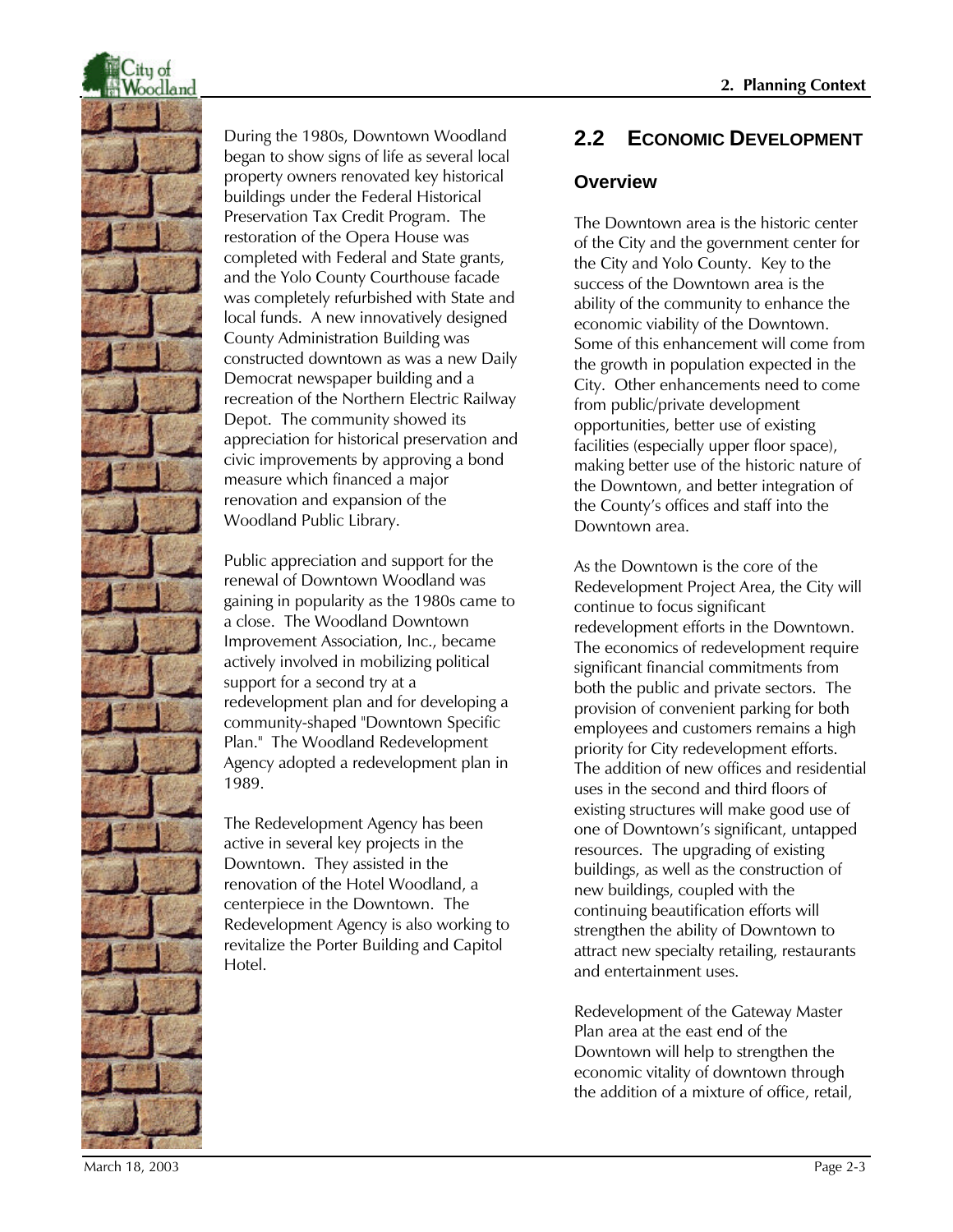

business park, civic, and residential uses. The revitalization of this area will provide the stimulus needed over the long term to join the Downtown's core area with the eastern end.

There are other efforts underway to enhance the business climate Downtown. The Woodland Downtown Improvement Association has been active in supporting existing businesses and promoting improvements and business growth Downtown. The Woodland Economic Renaissance Corporation (WERC), the local economic development corporation, also actively promotes business and economic growth in Woodland. In cooperation with the City, WERC and Bay Area Economics (BAE) prepared an Economic Development Strategic Plan for the City in 2002. This plan establishes an action framework for the City to follow to retain and expand existing economic activities and to better position itself to strengthen and diversify the economy by attracting new economic activities.

Downtown is in an excellent position to experience continuing economic growth. The quality and character of the historic buildings and current uses provides a strong base for business expansion. The Downtown Specific Plan is a tool to guide growth and expansion.

# **Overall Market Analysis**

The market feasibility analysis was prepared for the Specific Plan (a copy of the full study is included as Appendix B). The major findings from this study are as follows:

A retail leakage analysis using per capita taxable retail sales shows that Woodland is strong in auto sales, general merchandise, and building materials. Overall, retail sales are

fairly strong in Woodland as measured by per capita sales.

- The analysis shows underperformance in eating and drinking places (restaurants), as well as in the other retail category (specialty shops), furniture, and apparel stores. The City has some downtown niche retail in antiques stores and furniture.
- **Forecasted growth in Woodland over** the next 20 years of almost 7,700 households would support approximately 1.1 million square feet of additional retail space. Currently, about 460,000 square feet of future retail space is identified as either in the planning process or under construction.
- Currently, the City is experiencing relatively high retail/commercial vacancies in the Downtown (e.g., Cranston's Hardware) and elsewhere in the City (e.g., Kmart and shop space in the County Fair Mall). Also, according to an earlier building inventory survey, very high vacancies are being experienced in the upper floors of older, downtown buildings.
- Auto sales have historically been strong in Woodland, contributing a substantial amount of sales tax revenue to the City's General Fund. If the auto dealers stay Downtown and function as a major retail draw, the City might wish to pursue opportunities for better integration with other Downtown activities.
- Business-oriented motel/hotel facilities have been cited by some sources as a unique market opportunity in the Downtown area separate from the traveler-oriented hotels along the I-5 Freeway.
- High-technology and research and development companies, in part stimulated by the UC Davis programs,

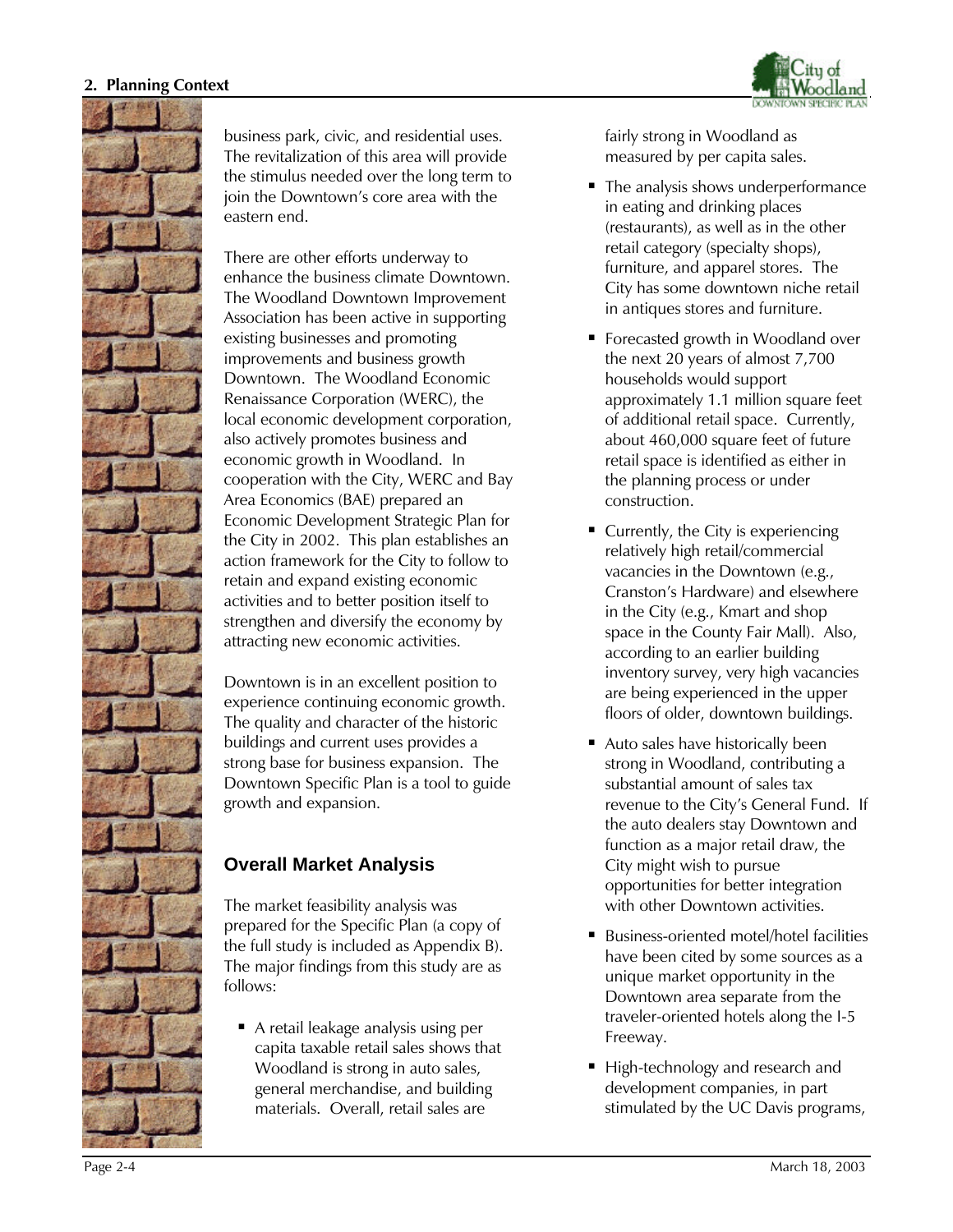

have been cited as future Woodland opportunities.

Growth in finance, insurance, real estate, and business service employment suggests future office opportunities in Woodland with the Downtown seen as especially compatible for smaller and mid-size firms.

# **Economic Strengths**

- Downtown Woodland has been the historic center of the City and is also the government center for the City and Yolo County. Retail and office activities have concentrated along Main Street between East and Cleveland Streets and between Court and Lincoln Streets.
- Although the Downtown area does not have the available land to compete with the larger shopping developments near the freeway or in developing areas of the City, it does have the potential to become a niche retailing, entertainment, and dining area. Larger parcels in the Downtown will become available if the three major automobile dealers relocate to a new auto mall.
- **The Downtown does have several** areas that can provide developable properties of 5 to 10 acres. These include vacant and underutilized areas in the Gateway Revitalization Master Plan area on the east end of the Downtown and parcels currently used by the three automobile dealerships in the Downtown that may relocate to a new automall over the next several years.
- $\blacksquare$  Some revitalization has been occurring in the Downtown area along Main Street for retail and offices. The Gateway Revitalization

area has the potential to attract a business and professional office environment and higher density residential development.

# **Economic Issues**

- Downtown Woodland is characteristically a mix of older one-, two-, and some three-story buildings on small, sometimes narrow and deep shaped parcels - many of which require significant rehabilitation for seismic retrofitting and facility modernization.
- Significant financial commitments from both the public and private sectors are necessary for future redevelopment to occur.
- $\blacksquare$  The availability of convenient parking, both actual and perceived (depending on location), has been recognized as an issue, particularly related to the interaction between employee and customer parking.
- $\blacksquare$  Except for the auto dealers, the Downtown has lost many of its major anchors. It will be important to establish new anchors/attractions and to bring pedestrian oriented office, residential, and community activities Downtown.

# **Market Potentials**

The market potentials for the Gateway Revitalization area and the remainder of the Downtown are summarized in Table 2-1, "Downtown Market Potentials." The type of development can generally be characterized as smaller projects that combine elements of office, retail, entertainment, and residential land uses with possible mixed-use potential in selected cases. The key recommendations are as follows: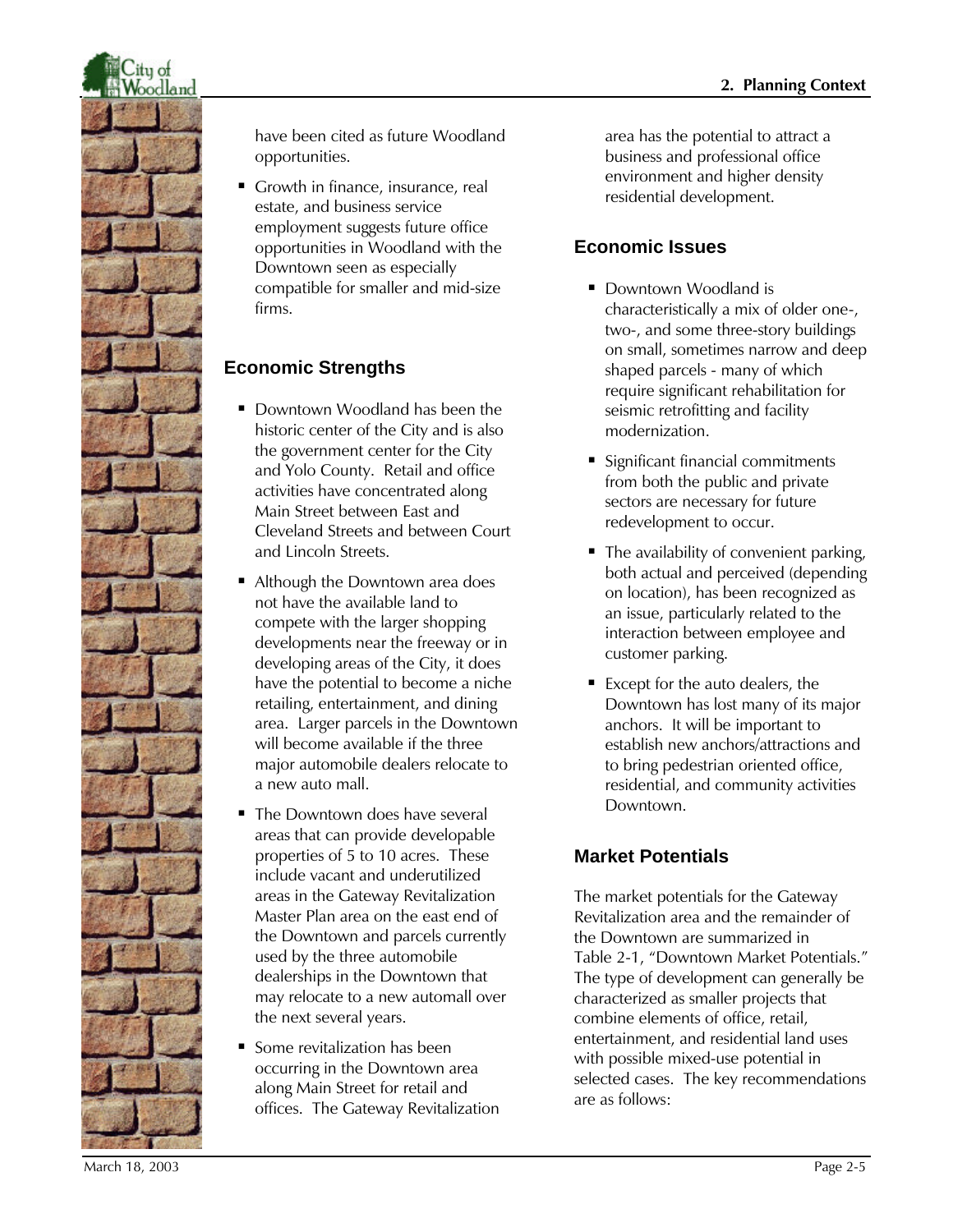



| <b>Land Use Category</b>          | <b>Gateway Revitalization</b><br>Area | <b>Remainder of</b><br><b>Downtown</b> |
|-----------------------------------|---------------------------------------|----------------------------------------|
| Retail                            |                                       |                                        |
| Retail                            | Low                                   | High                                   |
| Restaurants                       | Medium                                | High                                   |
| Movie Theatre/Entertainment       | Low                                   | Medium                                 |
| Office                            |                                       |                                        |
| Office-regional/large office      | Medium                                | Medium                                 |
| Office-local serving/professional | Medium                                | High                                   |
| Office-medical                    | Low                                   | Medium                                 |
| <b>Residential</b>                |                                       |                                        |
| Residential-medium/high density   | Medium                                | Medium                                 |
| Residential-mixed use             | Low                                   | Medium                                 |
| Residential-live/work             | Medium                                | Medium                                 |
| Residential-single family         | Low                                   | Low                                    |
| <b>Other Non-Residential</b>      |                                       |                                        |
| Industrial-fabrication            | Low                                   | Low                                    |
| Research & Development            | Medium                                | Low                                    |
| Lodging                           | Low                                   | Medium                                 |

- Retail activities are viewed as best concentrated in the core Downtown area. The Gateway Revitalization area is seen as attractive for both office and higher density residential development, possibly with a small amount of support retail along the Main Street corridor.
- Restaurants, including both full service and specialty dining, are viewed as a major draw for both Woodland residents and visitors in the Downtown area.
- Redeveloping or attracting new entertainment activities (e.g., cinema) in the Downtown, or relocating entertainment activities into the Downtown, is viewed as a long-term goal that will be supported by continued residential growth in the community as a whole.
- Office development, including regional and professional offices, is important in the Downtown, specifically the Gateway Revitalization area. Broader market forces, that are

more difficult to predict since they are driven by a specific firm's needs, drive regional office demand. Local serving and medical office demand is primarily driven by local population and local business growth.

- Residential uses on the upper floors above commercial development, a use that is not prevalent in markets similar to Woodland, is viewed as having low potential in the Gateway Revitalization area, with medium potential in the remainder of the Downtown. Live-work units, where the bottom floor is workspace and the upper floor(s) are residential space, may have some potential, particularly in the Gateway Revitalization area. The success of these units will likely be driven by the provision of unique features or attractions.
- The growth in high technology and research and development employment in the Sacramento region is seen as creating opportunities for smaller, start up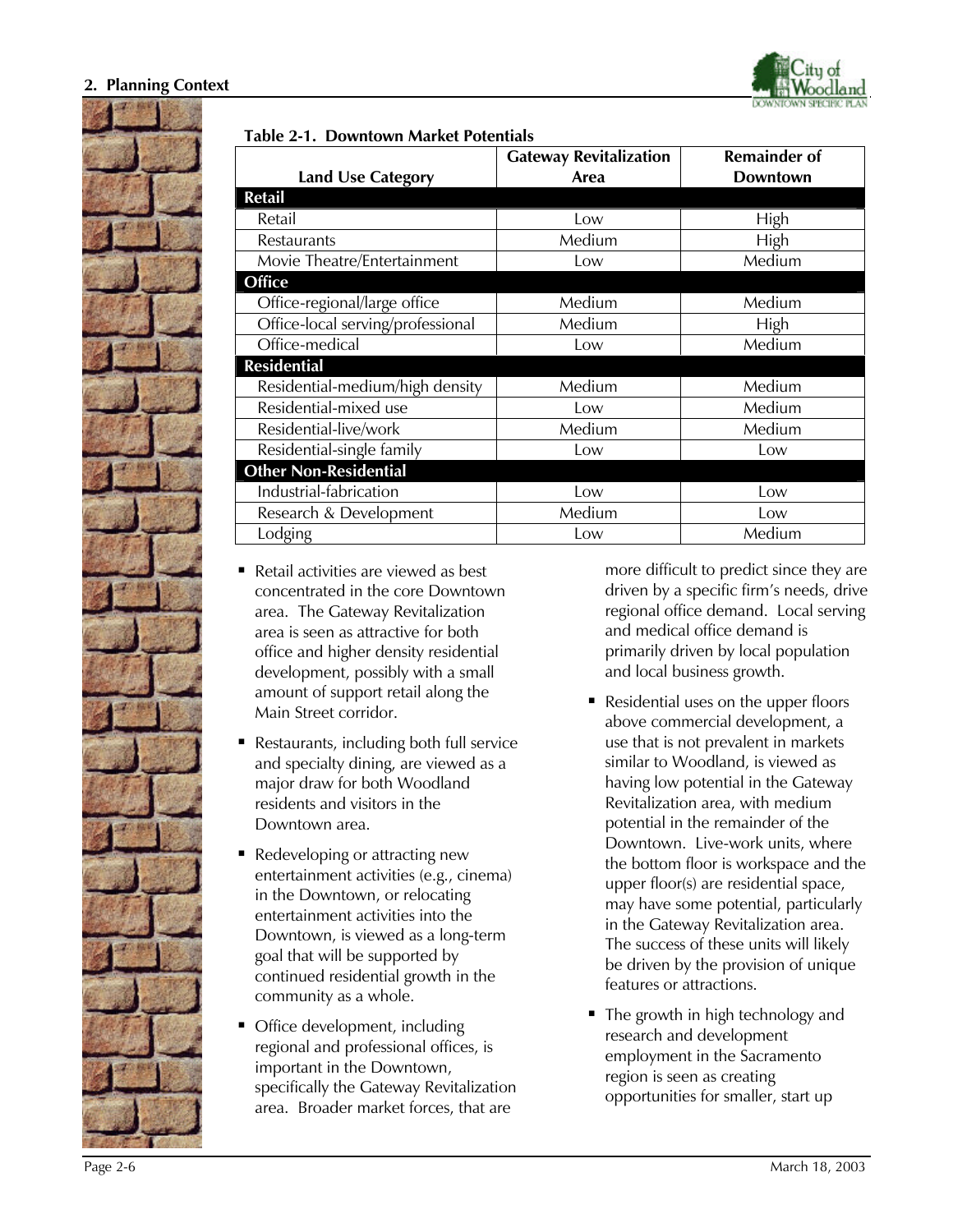

firms in the Gateway Revitalization area. Firms of a larger more industrial nature are not viewed as compatible with the Downtown development.

ß Smaller lodging facilities with attractive amenities, primarily serving the business market, are viewed as compatible with the development in the Downtown, but not within the Gateway Revitalization area.

Growth projections by land use type are summarized in Table 2-2, "Downtown Growth Projections," and represents moderate assumptions of market growth capture in the Downtown area. The scenarios presented are conservative, and could be exceeded as public infrastructure investments and effective public-private partnerships facilitate development in the Downtown.



*A complete copy of the market study prepared for the Downtown Specific Plan can be found in Appendix B.*

# **2.3 HOUSING**

While business expansion and economic vitality are vital to the health of the Downtown, providing housing opportunities in and near the Downtown area is also important for enhancing the vitality of the Downtown. The success of retail, restaurant, and entertainment expansion in Downtown will depend on residential growth in Downtown, as well



*Woodland Housing Unit Growth*

as in the remainder of the City. As shown in the following graph, Woodland is expected to continue residential expansion in the community as a whole. Table 2-3, "Summary of Population, Employment, and Housing Projections," provides an overview of the changes expected in the City and Yolo County. The existing residential uses are concentrated on the north and south edges of the Specific Plan area. These residential areas also include some nonresidential, low intensity office and commercial uses. They also serve as buffers from the more intense administrative office and commercial uses closer to Main and Court Streets.

One of the notable residential developments in the Specific Plan area is the Hotel Woodland. This major redevelopment project converted the Hotel Woodland to permanent residential use in 1996. The project also assured the preservation of a significant historic structure that was built in 1928. The Hotel includes 76 single-occupant studio apartments.



*Hotel Woodland*

There are other important opportunities for future housing in Downtown. Many of the older buildings in the area have vacant second and third floors, many of which could be converted to residential or livework uses if the necessary infrastruture is in place. A Downtown Market Feasibility Study, prepared for the City in January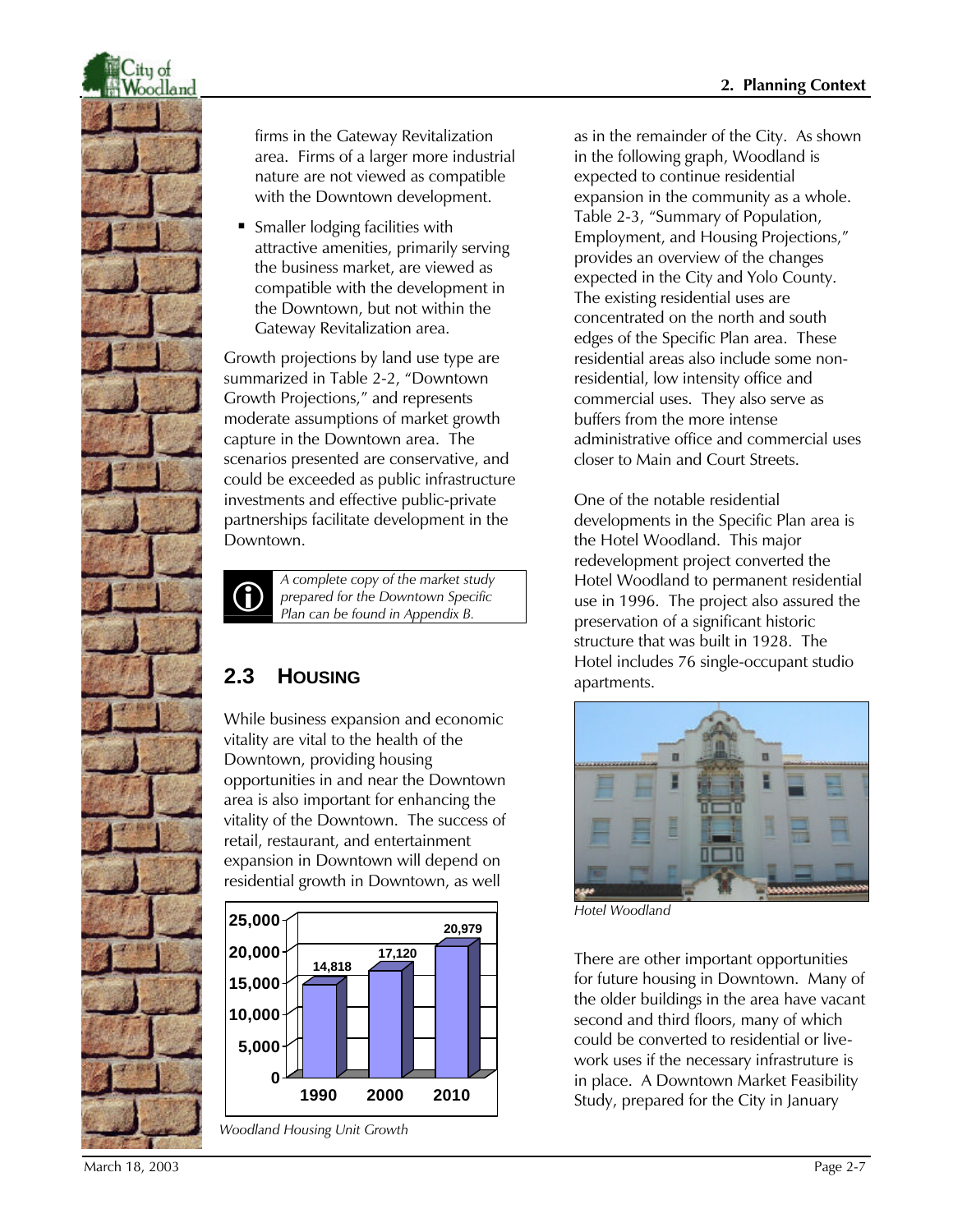

#### **Table 2-2. Downtown Growth Projections**

| Land Use    | Scenario 1       | $\rm \bf Canture^2$ | <b>Scenario 2</b> | $\rm \bf Canture^2$ |
|-------------|------------------|---------------------|-------------------|---------------------|
| Retail      | $45,400$ sq. ft. | 15.0%               | 75.400 sq. ft.    | 25.0%               |
| Office      | 58.834 sq. ft.   | $10.0\%$            | $88,251$ sq. ft.  | 15.0%               |
| Residential | 90 Units         | $5.0\%$             | 180 Units         | 10.0%               |

*Notes:*

*1. These scenarios are conservative and could be exceeded as public infrastructure investments and effective public-private partnerships facilitate Downtown growth.*

*2. The scenarios are based on alternative capture assumptions of market area demand made by the economic consultant.*

|                       | Woodland |         | <b>Yolo County</b> |         |         |         |
|-----------------------|----------|---------|--------------------|---------|---------|---------|
|                       | 1990     | 2000*   | 2010               | 1990    | 2000*   | 2010    |
| <b>Population</b>     | 39,802   | 49.151  | 57,010             | 141,092 | 168,660 | 209,035 |
| Average annual growth |          | 2.1%    | 1.5%               |         | 1.8%    | 2.2%    |
| <b>Households</b>     | 14,198   | 16,751  | 20,372             | 50,972  | 59,375  | 75,555  |
| Average annual growth |          | 1.7%    | 2.0%               |         | 1.5%    | 2.4%    |
| <b>Housing Units</b>  | 14,818   | 17,120  | 20,979             | 53,000  | 61,587  | 77,745  |
| Average annual growth |          | 1.5%    | 2.1%               |         | 1.5%    | 2.4%    |
| <b>Employment</b>     | 14,531   | 18,964* | 28,235             | 57,934  | 83.830* | 127,233 |
| Average annual growth |          | 2.7%    | 4.1%               |         | 3.8%    | 4.3%    |
| Jobs/Household Ratio  | 1.02     | 1.13    | 1.39               | 1.14    | 1.41    | 1.68    |

#### **Table 2-3. Summary of Population, Employment, and Housing Projections**

Source: SACOG

\*1999 figures

2002, indicates that the vacancy rate for these upper floors was 49%, or about 82,000 square feet. This untapped resource represents a significant opportunity for residential growth in Downtown.

The Gateway Revitalization area also includes opportunities for residential growth, including medium and higher density uses Fifth and East Streets south of Oak Street.



*The City's Housing Element provides a wealth of information on housing in Woodland. An update to this element is expected to be complete in mid-2003.*

# **2.4 CIRCULATION**

The vehicular circulation system in the Downtown area is based on a grid pattern. Main and Court Streets are the primary east-west arterials that carry destination

and through traffic in the Downtown. East Street, which forms the eastern boundary of the Downtown area, is a major northsouth arterial for the City.

Regional arterials, State Highway 113 and Interstate 5, are located just east of the Downtown area. Highway 113 provides easy access to the City of Davis. Interstate 5 provides regional access, with easy access to the Sacramento metropolitan area.

A mix of off-street and on-street parking provides parking in the Downtown. The City owns several off-street parking lots that provide parking for patrons of Downtown businesses and for Downtown employees. Some shops and offices maintain their own off-street parking as well. On-street parking is generally provided on a time-restricted basis in the Downtown.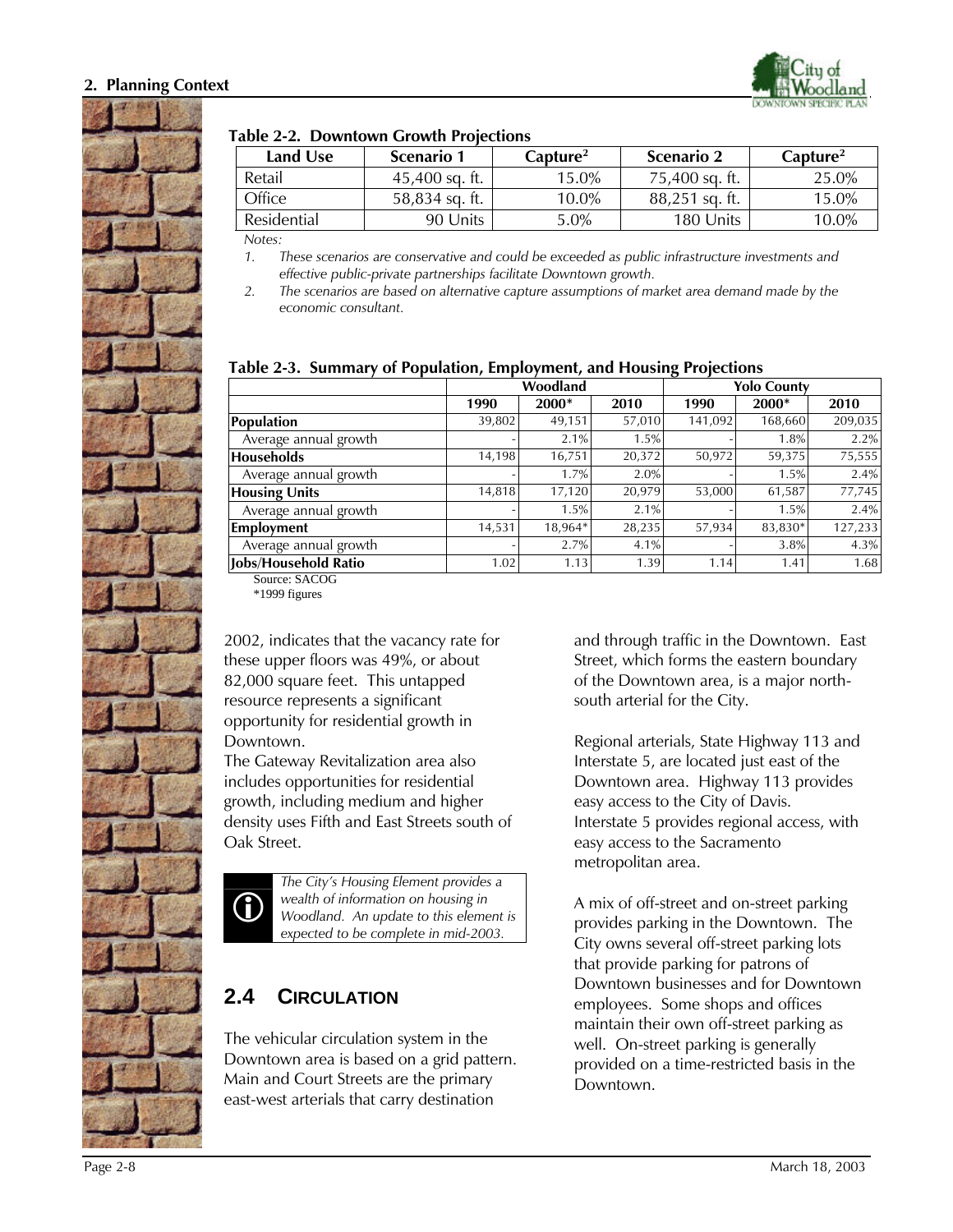

Public transit in the Downtown area is provided by the Yolo Transportation District, which operates both local routes and intercity routes (i.e., Davis, Sacramento, and Winters) in the Downtown area.

A main line of the Union Pacific Railroad is also located alongside East Street within the Specific Plan's boundaries.



*A detailed discussion of circulation conditions, including a discussion of parking and public transit, can be found in Chapter 4, "Circulation." An analysis of traffic impacts can be found in Appendix D.*

# **2.5 INFRASTRUCTURE**

The following section provides an overview of the major infrastructure systems that serve the Downtown area.

# **Water**

The City of Woodland is the only provider of domestic water for the community, with groundwater being the City's sole source of water supply. There are a total of 18 wells located throughout the City, with one well located in the Downtown area just south of Main Street near Fifth Street. The City also has one elevated water tank just north of the Downtown area.

The City's current water supply and distribution system consists of an aging network of groundwater wells and supply pipelines. Most of the City's wells were constructed in the 1960's and 1970's, and have a life expectancy of 40 to 50 years.

The City has an adequate supply and delivery system infrastructure to meet the needs of projected development in the Downtown.

#### **Wastewater**

The City of Woodland maintains a wastewater collection system that serves the area within the City limits. The wastewater collection system comprises three main collection areas that primarily utilize gravity flow to the Woodland wastewater treatment plan. The Basin "A" system collects wastewater from the northern portions of the City, the Basin "B" system collects wastewater from central Woodland (including the Downtown area), and Basin "C" collects wastewater from the southern portion of the City.

# **Storm Drainage**

The City's main storm drainage system consists of conveyance, storage, and pumping facilities. The system transports runoff by gravity flow from west to east through trunk systems which discharge into two canals located in the City. Runoff is then conveyed through the City's main pump stations to the Yolo Bypass via an outfall channel.

The conveyance system consists of pipelines and open channels. In the newer portions of the City, runoff is collected by a storm drainage lateral system. In these areas, the lateral system generally consists of regularly spaced drainpipes ranging from 12 to 24 inches in diameter. The lateral system delivers storm runoff to the storm drainage trunk system. Older portions of the City, including the Downtown area, are not directly served by a lateral system. Runoff from these areas is conveyed through intersections in valley gutters, gutter culverts, or inverted siphons.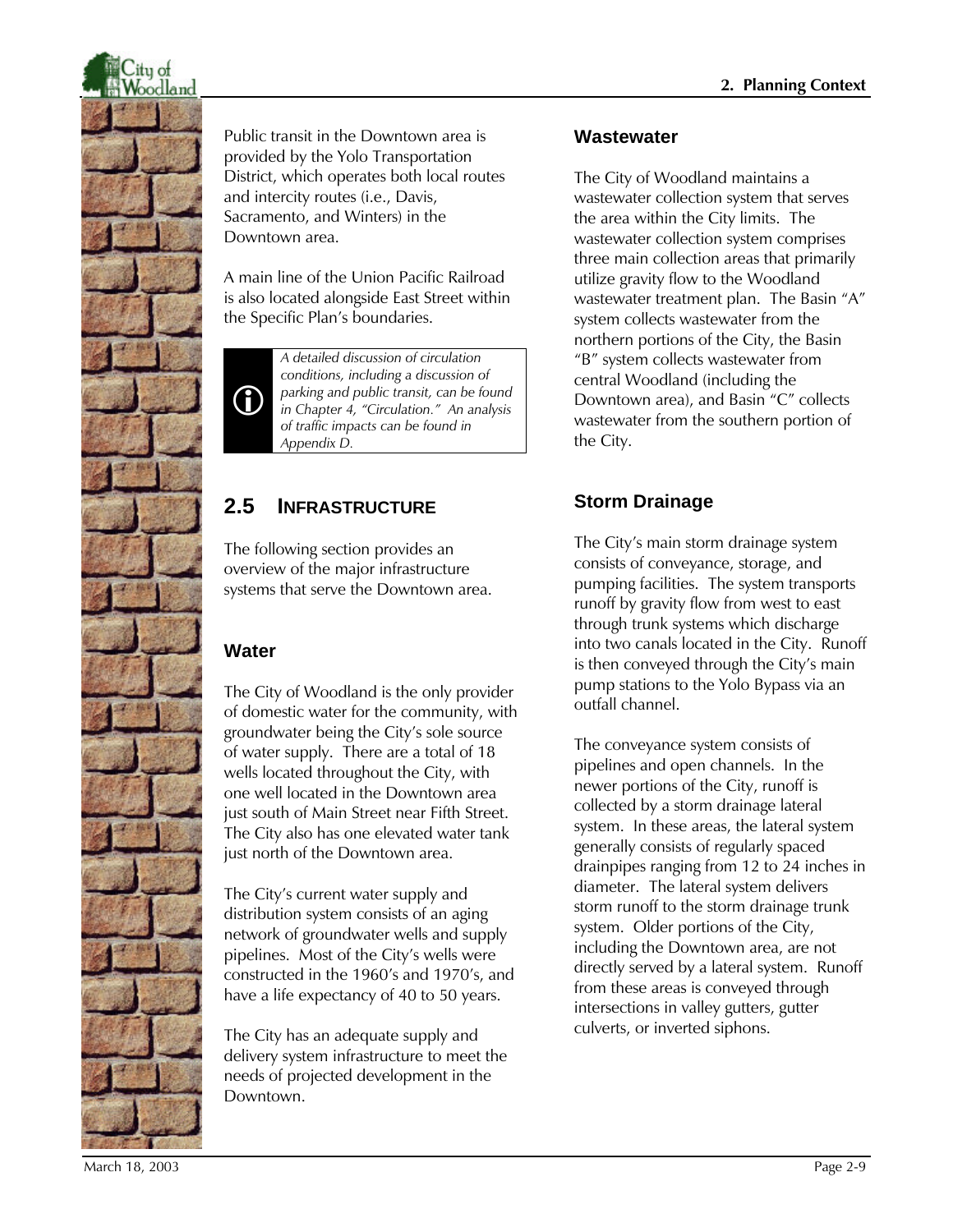



#### **Utilities**

Public utilities include electricity, gas, and communication services. All are provided by private utility companies and are currently available throughout the entire Specific Plan area. Pacific Gas and Electric (PG&E) provides electricity and gas to the City; Pacific Bell provides local telephone service; and Charter Communications provides Cable Service. The existing infrastructure for each of these utilities is adequate to meet the demands created by build out of the Specific Plan area.



*A detailed discussion of infrastructure conditions and capabilities can be found in Chapter 6, "Infrastructure."*

# **2.6 ENVIRONMENTAL RESOURCES**

There are numerous environmental factors that can influence the character of development within the Downtown area. The following provides a brief description of the various natural, physical, and manmade opportunities and constraints.

#### **Biological and Agriculture Resources**.

The entire Downtown area has been heavily disturbed by previous development. No agricultural activities have occurred within the Downtown area in many years due to its urbanization. Within the Specific Plan area, urban landscaping has displaced native vegetation.

**Air Quality**. The Downtown area is within the jurisdiction of the Yolo-Solano Air Quality Management District (AQMD), which covers Yolo County and a portion of Solano County. As of May 2002, the District was in attainment at the state level for carbon monoxide (CO) and nonattainment for ozone and PM10

(particulate matter smaller than 10 microns). At the federal level, the area is also in attainment for CO, non-attainment for ozone, and unclassified for PM10.

For large developments or other heavy traffic concentrations, one potential issue to be addressed would be the potential for CO "hotspots". A CO "hotspot" is a localized concentration of CO typically caused by a concentration of vehicle exhaust on a cold morning where an inversion forms low to the ground.

**Cultural Resources.** There are no known subsurface cultural resources within the Downtown area, although the potential for cultural resources in the subsurface exists. The Downtown area has been heavily disturbed and graded in the past, and identification of resources from a surface reconnaissance is unlikely. However, it is possible that subsurface cultural resources may be discovered during future construction (i.e., grading and excavation).

The Downtown area also contains several historic buildings, some which are eligible for listing on the National Register of Historic Places. These resources, as well as the City's designated Historic District, are shown on Figure 2-1, "Cultural Resources."

**Mineral Resources, Geology and Soils.** According to the environmental impact report (EIR) prepared for the Woodland General Plan, there are no known faults within five miles of the Downtown area. Seismically, the City of Woodland is in Zone 3 on the Seismic Risk Map, indicating that although the seismic potential is low, there is still the possibility for major damage to occur from a nearby earthquake.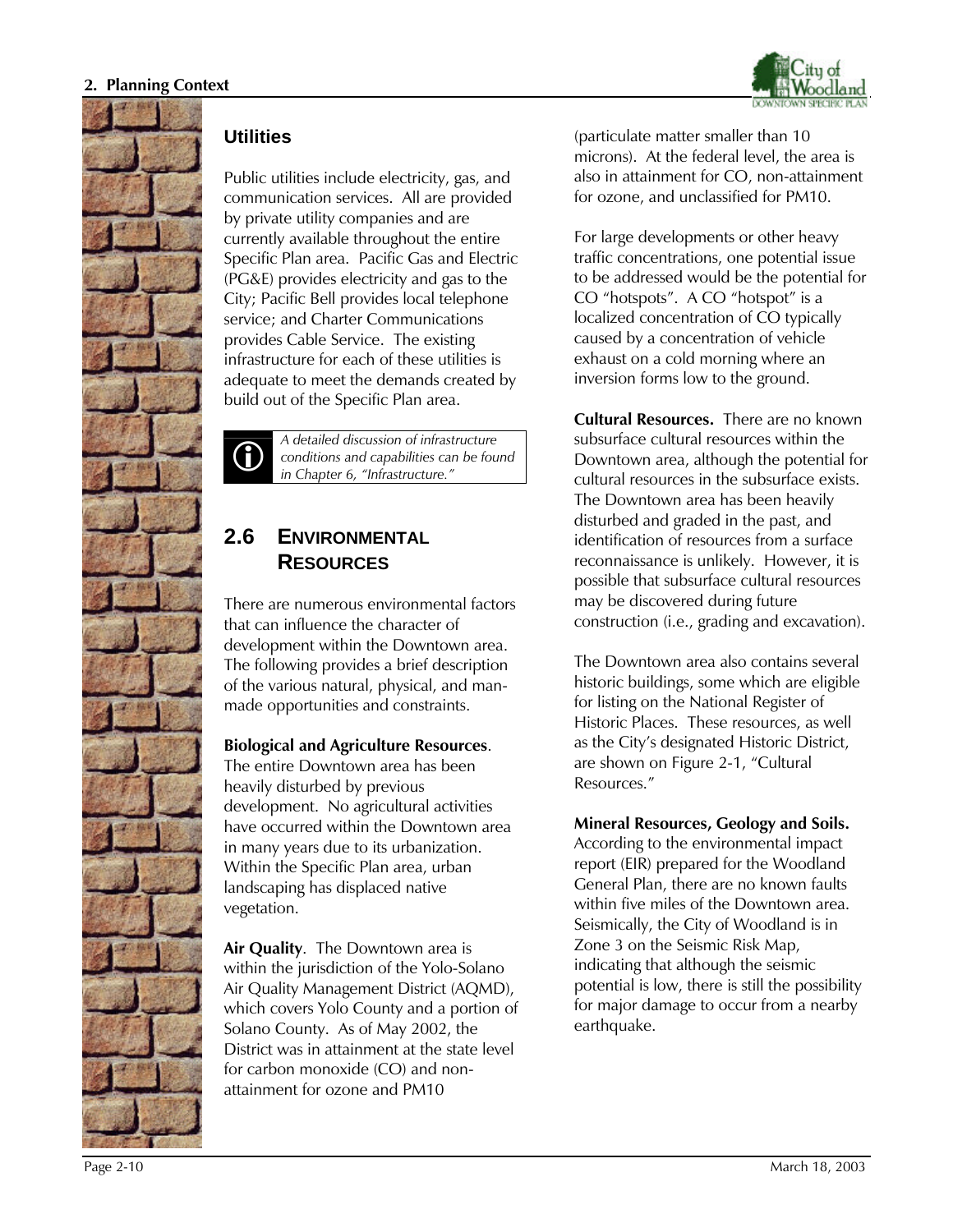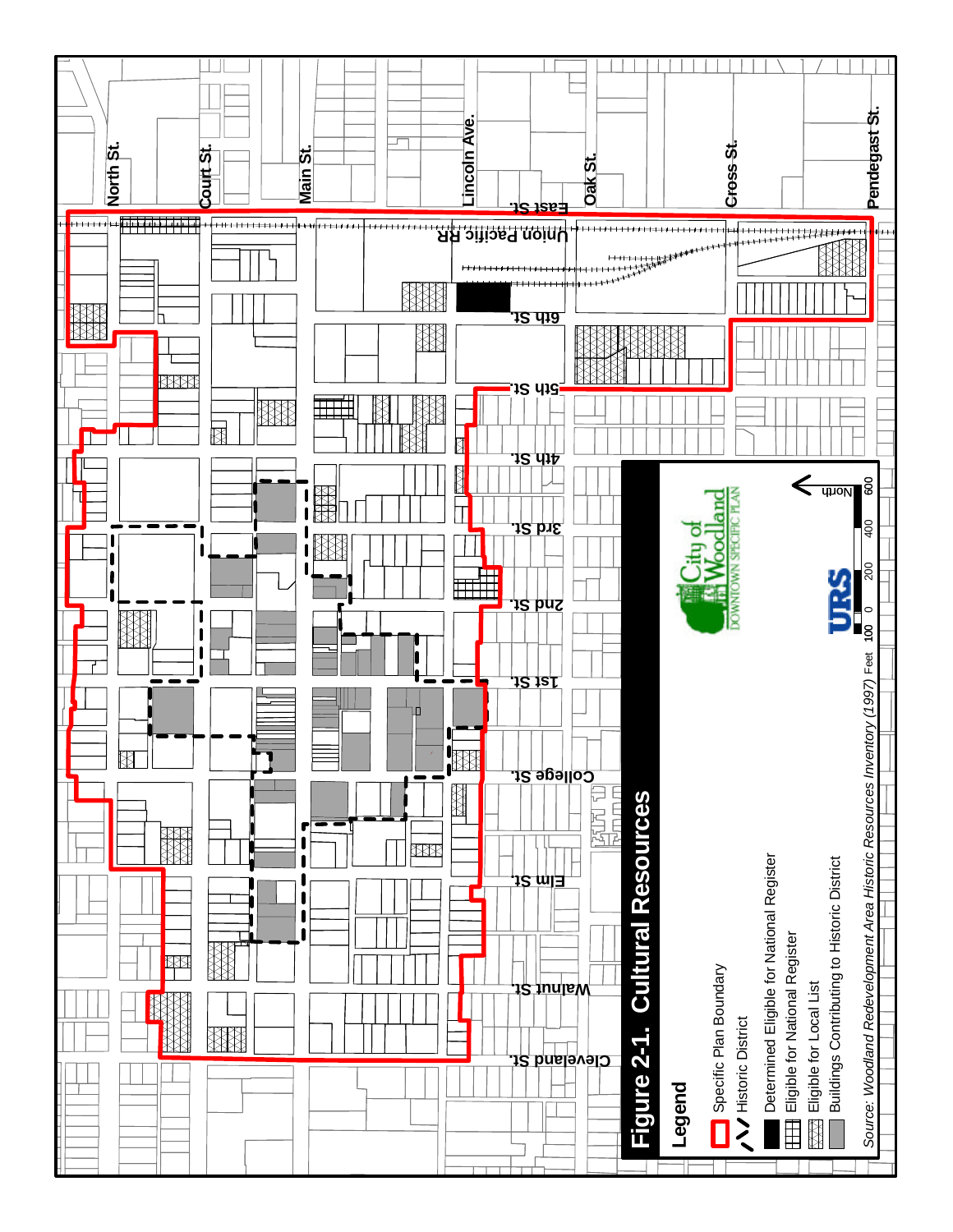

For new construction, implementation of General Plan policies and the Uniform Building Code requirements addressing seismic considerations, would address this issue. For older buildings, seismic retrofitting could impact the financial feasibility of reuse.

#### **Hazards and Hazardous Materials.**

There are no known subsurface hazardous materials within the Downtown area, although the potential for such hazards and hazardous materials exist because of the legacy of industrial uses in portions of the Downtown area. The greatest potential for the discovery of hazardous materials is in the eastern portion of the Downtown area adjacent to the railroad. The Gateway Revitalization area, and other portions of the Specific Plan along the railroad, contained numerous rail spurs and industrial uses. The historic uses along the railroad corridor (such as fuel transfer facilities) raise the potential for hazardous materials in the area.

Further studies will likely be needed to address this issue on a parcel-by-parcel basis. Based on experiences at the City's new Police Station and the Blue Shield building, the level of contamination is not significant, and can be dealt with while maintaining an economically viable development.

**Hydrology.** According to the City of Woodland Storm Drainage Facilities Master Plan, the entire Downtown area is located in Zone C as designated by the FEMA Flood Insurance Rate Map. Zone C is considered an area of minimal flooding. While the area has had surface flows in the less developed areas, no significant flooding hazard exists, and storm drainage facilities in the area are considered to be adequate to handle current and projected storm water flows.

**Noise.** Overall, the Downtown Woodland Specific Plan area is exposed to both automobile and occasional rail noise typical of a relatively urban environment. Rail noise affects the properties along the East Street corridor. There are no major stationary point sources (such as a factory) of noise in the Downtown area.

**Population and Housing**: Although the Downtown area consists mainly of commercial land uses, there is residential land use as well. The residential uses in the Downtown are concentrated primarily along the north and south edges of the Specific Plan area. The Main Street corridor, in particular, is lacking a residential population. The major exception to this is the Hotel Woodland located on Main Street at College Street.

One of the goals of this Specific Plan is to encourage more mixed-use development (commercial/ residential uses) along the Main Street corridor to enliven the Downtown area. This may result in a slight population increase for the City as a whole. However, this is consistent with the goals of the General Plan and its Housing Element for attracting more residents into the Downtown area.

**Recreation**: Freeman Park, located in the eastern portion of the Downtown area along Main Street, is the only recreation facility in the Downtown area. One of the projects to be considered in this Specific Plan is the potential to expand this park to make it a more noticeable feature of the Downtown.

# **2.7 POLICY FRAMEWORK**

The goals and policies used to guide development in the Downtown come primarily from the City's General Plan. The current General Plan contains a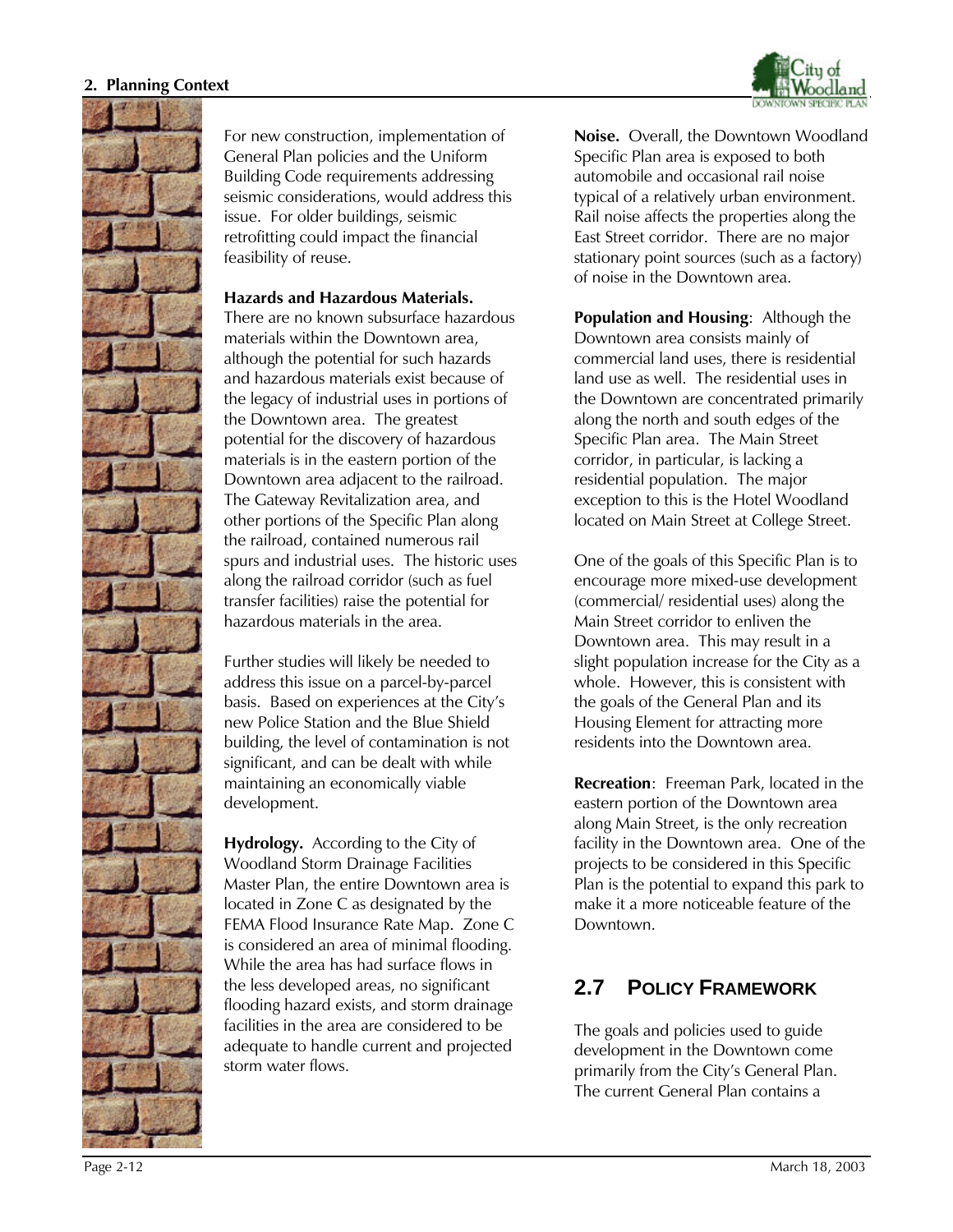

number of goals and policies that directly address the needs of the Downtown. Some policies, while relevant to the entire City, are also relevant to the Downtown area. Where the General Plan does not address specific subjects important to Downtown, new policies have been added.

In the remainder of this section, the goals and policies from the General Plan that are the most applicable to the Downtown area and its future are repeated for easy reference. As the General Plan can be amended over time, the current General Plan should be consulted for changes that may impact the information shown below.

The City is currently performing a 5-year review and update of the General Plan as required by General Plan Policy 10.A.3. Text shown in brackets/italics reflects proposed revisions to the General Plan. These changes are not adopted policy at the time of this version of the Downtown Specific Plan.

New policies and actions developed for the Specific Plan area are included in Section 8.2, "Specific Plan Policies."

# **Land Use and Community Design**

Downtown Woodland is an important part of Woodland's small-town character and community heritage. Downtown is centrally located in the community with good access off I-5 and SR 113, and it has an impressive stock of historic buildings.

The policies in this section seek to preserve and enhance this important district by promoting increased retail, office, government, and entertainment uses, providing for some residential and office uses on upper floors in commercial

buildings, and providing for parking, streetscape, and building facade improvements.

Policies drawn from the General Plan are identified using the numbering found in the General Plan.

#### **GOAL 1.F To develop and maintain an economically viable and physically attractive Downtown.**

- 1.F.1. The City shall work jointly with the Redevelopment Agency to promote Downtown as the city's primary pedestrian, specialtyretail, entertainment, and office and financial center, and gathering place for families, friends, and neighbors.
- 1.F.2 The City shall ensure that Downtown remains the sole central business district for Woodland.
- 1.F.3 The City shall work jointly with the Redevelopment Agency to promote the use of first floor space in new buildings Downtown for quality retail, food service, financial institutions, family entertainment, and other high volume commercial uses, and the use of upper floors for office and residential uses.
- 1.F.4 The City shall work jointly with the Redevelopment Agency to undertake and maintain streetscape improvements Downtown to give the area a clear and visually-appealing identity. The Downtown landscaping program should distinguish Downtown from the rest of Main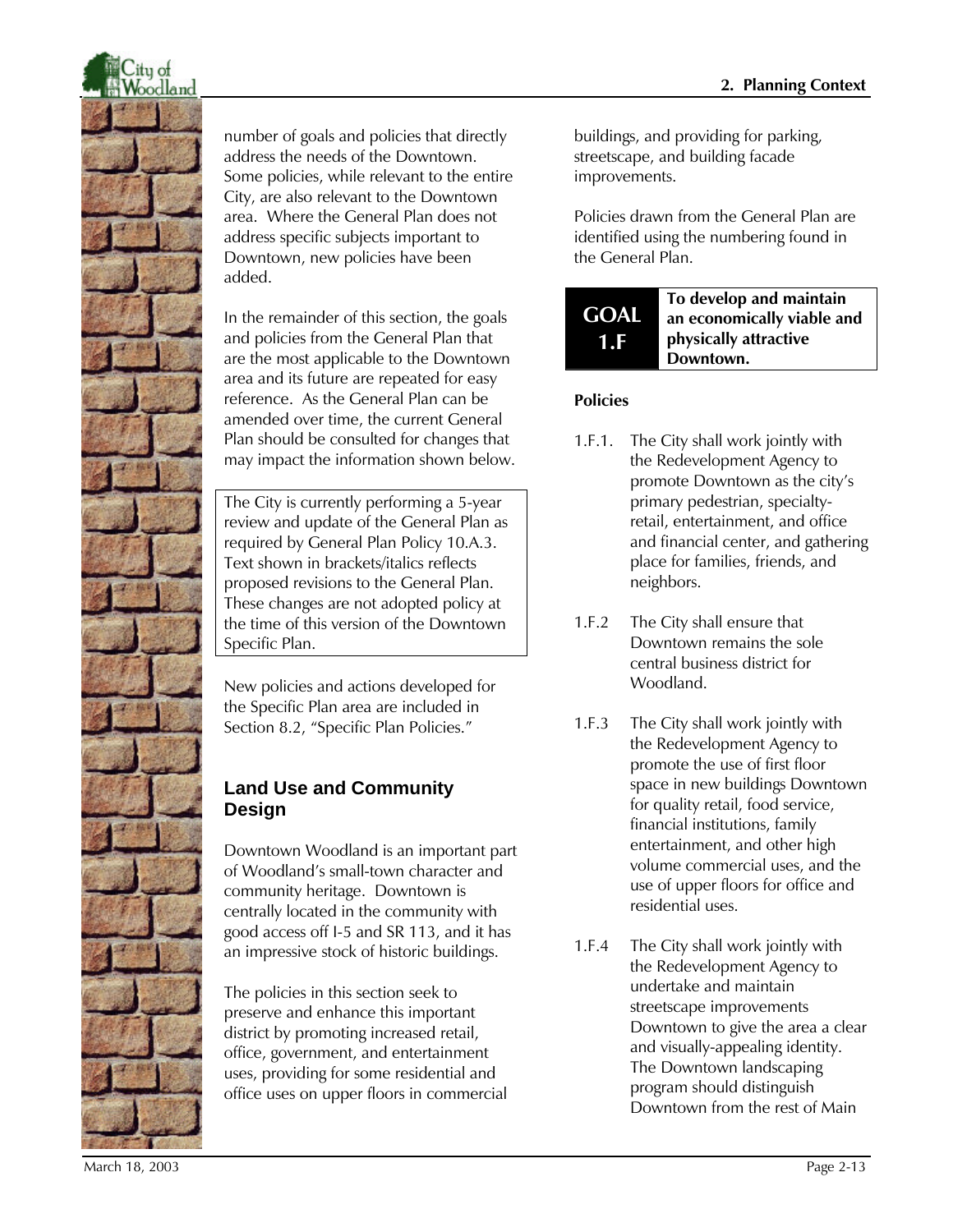



Street and include special street plantings at the eastern and western entrances to Downtown.

- 1.F.5 The City shall work jointly with the Redevelopment Agency to consider methods to reduce through-traffic along Main Street in Downtown.
- 1.F.6 The City shall work jointly with the Redevelopment Agency to continue building and facade improvements, and streetscape, sidewalk, and street lighting improvements to promote Downtown as a pedestrianoriented retail and services area, consistent with the Downtown Specific Plan.
- 1.F.7 The City shall work jointly with the Redevelopment Agency to implement an overall parking strategy for Downtown, consistent with the Downtown Specific Plan, including consolidations of smaller parking lots.
- 1.F.8 The City shall work jointly with the Redevelopment Agency to support programs to improve the appearance of Downtown. These can include alley clean-ups, active Building and other City Code enforcement and citation where necessary, redevelopment activities to reduce blight, and enhancement and consolidation of parking.
- 1.F.9 The City shall promote the overall safety in Downtown through greater police visibility, increased lighting, and protection for pedestrians.

### **Street and Roadway System**

The overall absence of urban traffic congestion in Woodland is an important aspect of the quality of life and small-town character of Woodland. Improvements are called for to the regional transportation system, as well as improvements and funding for a local transportation system primarily for Woodland residents, employees, and visitors.



#### **Policies**

- 3.A.1 The City shall plan, design, and regulate the development of the City's street system in accordance with the functional classification system described in this chapter and reflected in the Circulation Diagram and the City's street standards and specifications.
- 3.A.3. The City shall strive to meet the level of service standards through a balanced transportation system that provides alternatives to the automobile and by promoting pedestrian, bicycle, and transit connections between industrial areas and major residential and commercial areas.

### **Automobile Parking**

New development must provide for adequate and appropriately located parking. Parking requirements are implemented primarily through the City's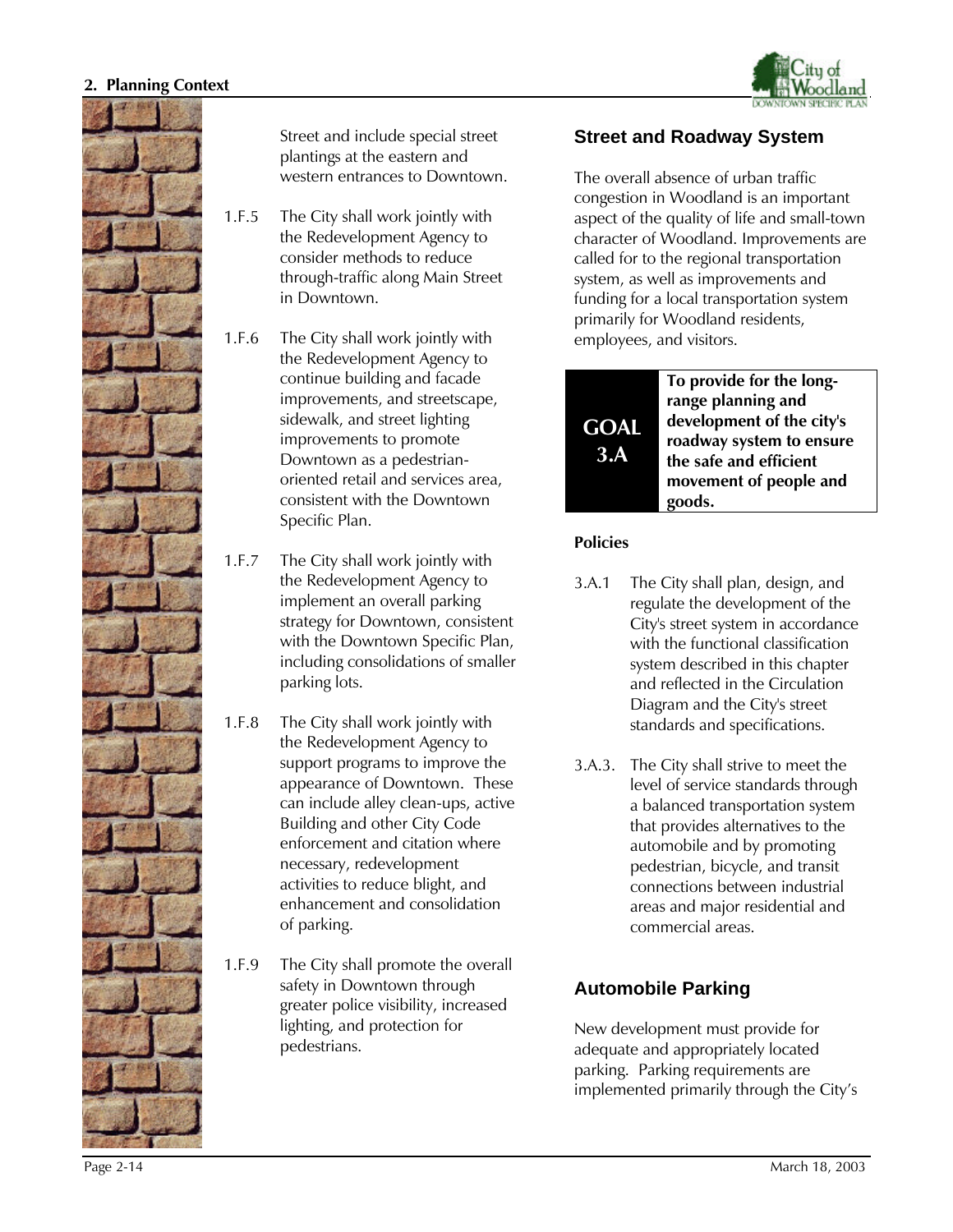

Zoning Ordinance. The Downtown area raises special concerns about parking because of the historic buildings and intensity of the businesses and uses Downtown.

**GOAL 3.C**

**To provide a sufficient amount of convenient, safe, and attractive parking to serve existing and new development throughout the city.** 

#### **Policies**

- 3.C.1 The City shall require provision of adequate off-street parking in conjunction with new development. Parking shall be located convenient to new development and shall be easily accessibly from the street system. The adequacy and appropriateness of parking requirements in the Zoning Ordinance shall be periodically reevaluated. [*The City shall pursue an in lieu fee option for the Downtown area for those locations where providing on-site parking is infeasible.*]
- 3.C.2 The City shall require that parking lots be designed for maximum pedestrian safety and convenience, motorist convenience and safety, and handicapped access.
- 3.C.3 The City shall continue to implement the provisions of the Downtown Specific Plan [*and Downtown Parking Management Plan*] to develop an integrated parking system for the Downtown that balances the needs of shoppers, tenants, and employees, while ensuring sufficient land for future building construction. [*The*

*City shall strive to maintain shortterm occupancy Downtown at a minimum of 60 percent and a maximum of 75 percent and maintain long-term parking Downtown at a maximum occupancy of 85 percent.*]

- 3.C.4 The City shall promote priority parking in safe and convenient locations for employee car pools, park-and-ride lots, and cyclists.
- 3.C.5 The City shall continue to implement Zoning Ordinance parking standards that establish minimum and maximum number of spaces for parking lots.
- 3.C.6 The City shall explore the use of parking easements as an alternative to City-owned parking facilities.
- 3.C.7 The City shall encourage parking lots to be located at the back of buildings away from the primary street to reduce visual impacts in new and existing areas.
- 3.C.8 Parking lots along street frontages shall be well designed to reduce their visual impact and maximize pedestrian and bicycle compatibility and safety.

# **Transit Facilities and Services**

Consistent with the goal to revitalize Downtown as a major activity center, Downtown should be especially accessible by transit. The policies and programs are intended to address specific transit concerns.

March 18, 2003 Page 2-15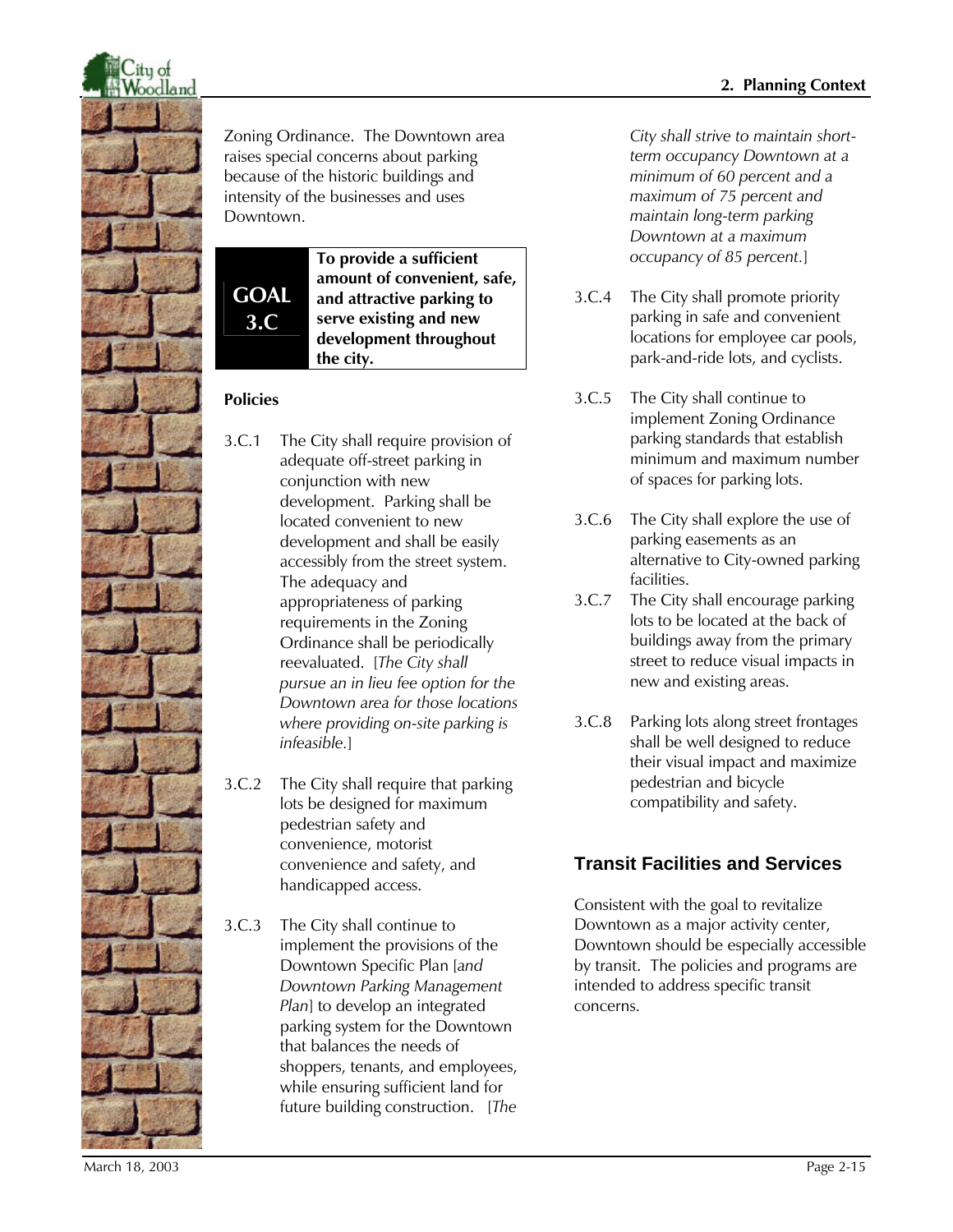



**GOAL To promote a safe and efficient transit system to reduce congestion, improve the environment, and provide viable nonautomotive means of transportation in and through Woodland.**

#### **Policies**

**3.D**

- 3.D.8 The City shall continue to emphasize the central role of the Downtown in any transit planning.
- 3.D.9 The City shall continue to implement the Downtown Specific Plan's policies concerning transit planning.
- 3.D.10 The City shall investigate alternative transportation uses for existing rail rights-of-way if railroads consider their abandonment.
- 3.D.11 The City shall consider the development of commuter and intercity passenger rail service to Woodland if it is found to be costeffective and the development of a multi-modal facility for bus, rail, bicycle, and automobile travel.

# **Non-Motorized Transportation**

Non-motorized transportation includes pedestrian and bicycle travel. Making it easier for Woodland residents and workers to bike or walk not only reduces automobile trips, with benefits for air quality, but it also promotes greater community interaction, one of the smalltown qualities the Downtown Specific Plan seeks to preserve and enhance. Nonmotorized transportation reduces the demand for expensive street and road widening and maintenance and also

reduces the demand for parking areas and related land required for development.



- 3.E.1 The City shall promote the development of a comprehensive and safe system of recreational and commuter bicycle routes that provide connections between the city's major employment and housing areas, between its existing and planned bikeways, and between schools, parks, retail shopping, and residential neighborhoods.
- 3.E.5 The City shall encourage the development of adequate, convenient, and secure bicycle parking at employment centers, schools, recreational facilities, transit terminals, commercial businesses, the Downtown core area, and in other locations where people congregate.
- 3.E.6 The City shall establish minimum bicycle parking standards for commercial land uses (e.g., office, retail, food service) to ensure bicycle parking for use by employees and customers.
- 3.E.19 The City shall develop safe and pleasant pedestrian ways. To this end, the City shall ensure sidewalks are wide enough for pedestrian convenience.
- 3.E.21 The City shall encourage walking in the Downtown and shall continue to make streetscape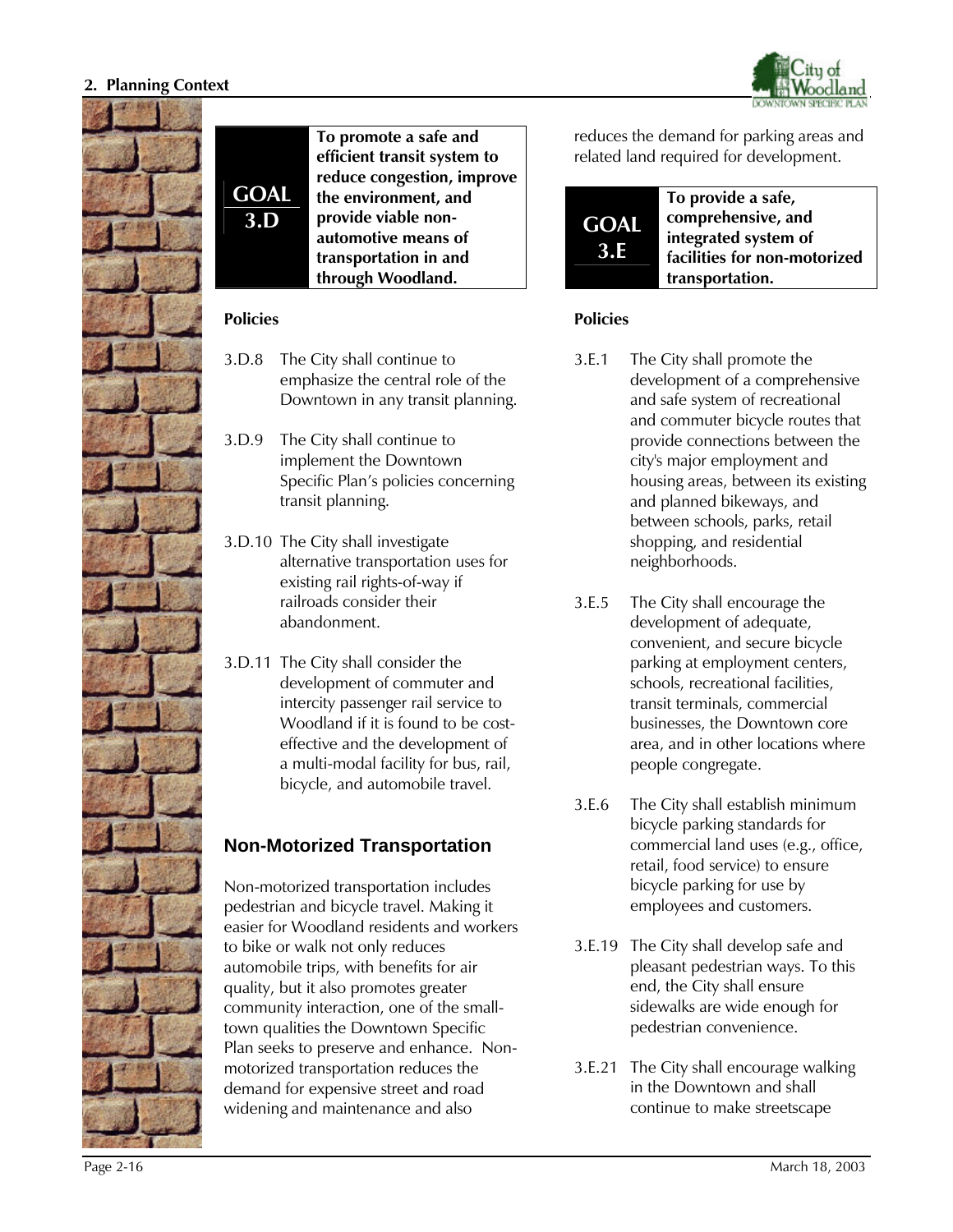

improvements in the Downtown to encourage walking.

### **Infrastructure**

The existing infrastructure is in place to serve current and future construction within the Downtown plan area. New construction that occurs outside the Downtown plan area that affects existing levels of service for sewer, water, wastewater, utilities, fire and police are required to make improvements that will maintain the required service levels. Improvements made in the Downtown plan area will benefit from the existing infrastructure.

The policies in this section insure that the City's infrastructure improvements occur at a pace that accommodates growth. The Goal and Policies listed below are for "General Public Facilities and Services." For more specific policies regarding water, sewer, etc. please refer to Chapter 4 of the General Plan.

**GOAL 4.A**

**To ensure the timely development of public facilities and the maintenance of specified service levels for these facilities.**

# **Policies**

- 4.A.1 Where new development requires the construction of new public facilities, new development shall fund its fair share of the construction of those facilities.
- 4.A.2 The City shall ensure through the development review process that adequate public facilities and services are available to serve new development. The City shall not approve new development where

existing facilities are inadequate unless the following conditions are met:

a. The applicant can demonstrate that all necessary public facilities will be installed or adequately financed (through fees or other means); and

b. The facility improvements are consistent with applicable master or facility plans adopted by the City.

- 4.A.3 The City shall require specific plan proposals to include plans for development and financing of public facilities and services.
- 4.A.4 The City shall update City facility master plans on a regular basis to ensure: compliance with appropriate state and federal laws; use of modern and cost-effective technologies; and compatibility with current land use policy.
- 4.A.5 Through fiscal revenues generated by new development, the City shall provide for expansion of general government services (e.g., City administrative services) in connection with new development, if warranted.
- 4.A.6 The City shall annually review the Major Projects Financing Plan (MPFP) and every five years update the MPFP to ensure the implementation and adequacy of the MPFP Plan.

# **Arts and Culture**

Arts and cultural events are symbols of the community, enriching the community and contributing to its unique identity. Woodland's diversity can be celebrated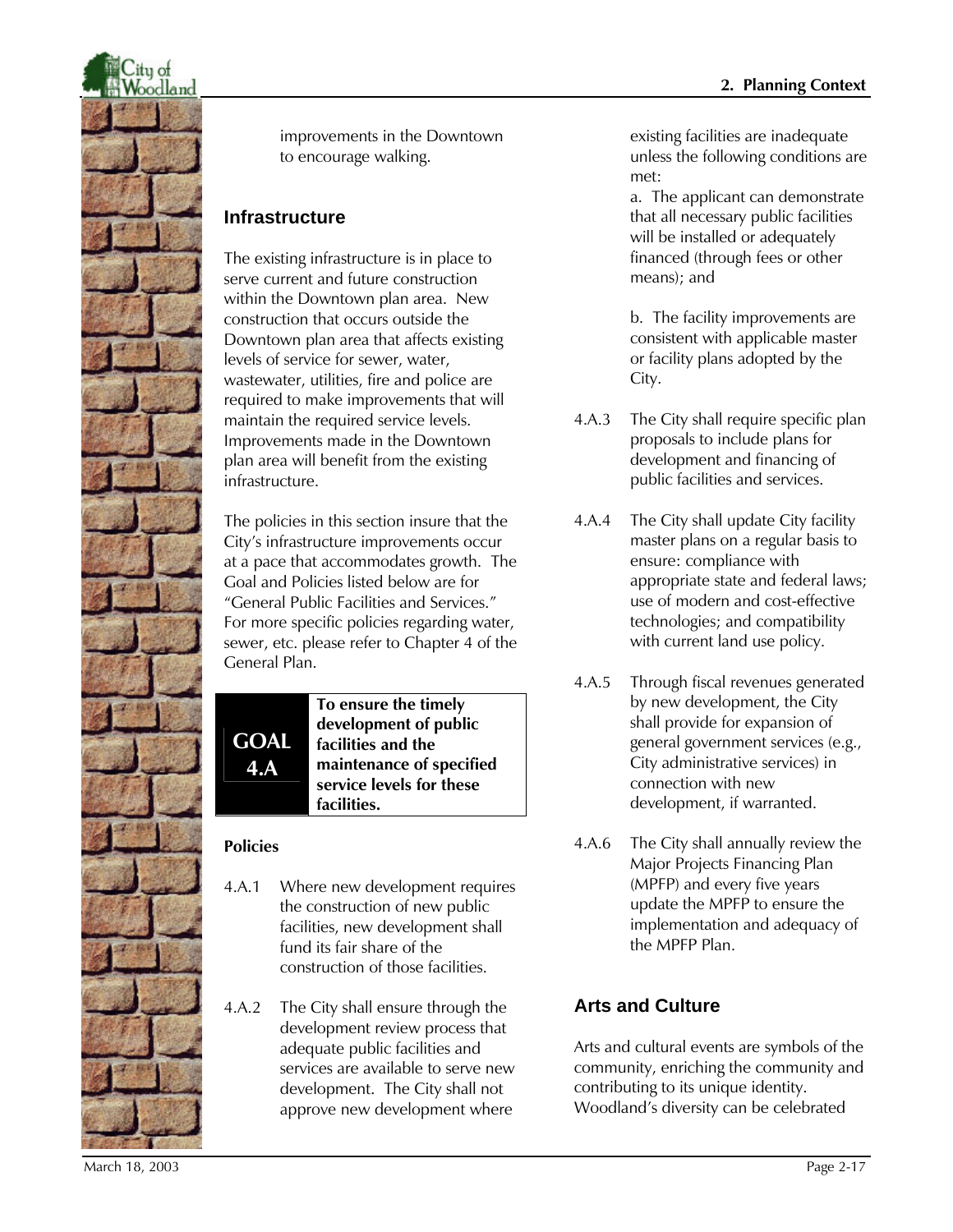

through encouragement of expressions of artistic and cultural heritage. Policies in this section encourage expanded programs for the expression of arts and culture in Downtown.

**GOAL 5.K**

**To promote, develop, and implement programs that meet the artistic and cultural needs of the Woodland community.** 

#### **Policies**

- 5.K.1 The City shall encourage the development of visual and performing arts in the community.
- 5.K.2 The City shall establish Downtown as an entertainment, cultural, ethnic resource, and community activity center for the city, county, and region. The City shall encourage the use of Main Street and surrounding streets in the core area for civic and cultural events.
- 5.K.3 The City shall cooperate with other public and private agencies for joint use of facilities, where appropriate, for culture/arts.
- 5.K.4 The City shall encourage coordination among local culture/arts groups and events to expand their appreciation by the community.
- 5.K.5 The City shall continue to encourage the use of the Woodland Opera House for entertainment and civic events.
- 5.K.6 The City shall encourage the development of entertainment, recreational, and cultural activities for youth.



- 5.K.7 The City shall promote Arts in Public Places to create more opportunities for visual and performing arts.
- 5.K.8 The City shall promote efforts to preserve local cultural history through the development of museums.

# **Historic Preservation**

The most effective way of preserving a historic structure is by making it economically viable. Policies in this section promote economic assistance for historic preservation. This can be accomplished through incentives, assistance, grants, and by promoting Woodland's historic resources as unique attractions for shoppers and tourists.



**To combine historic preservation and economic development so as to encourage owners of historic properties to upgrade and preserve their properties in a manner that will conserve the integrity of such properties in the best possible condition.** 

- 6.B.1 The City shall encourage the preservation, maintenance, and adaptive reuse of existing historic buildings in the Redevelopment Area and other commercial areas of the city in order to prevent demolition and disrepair.
- 6.B.2 The City shall promote reuse of underutilized historic buildings consistent with the Downtown Specific Plan.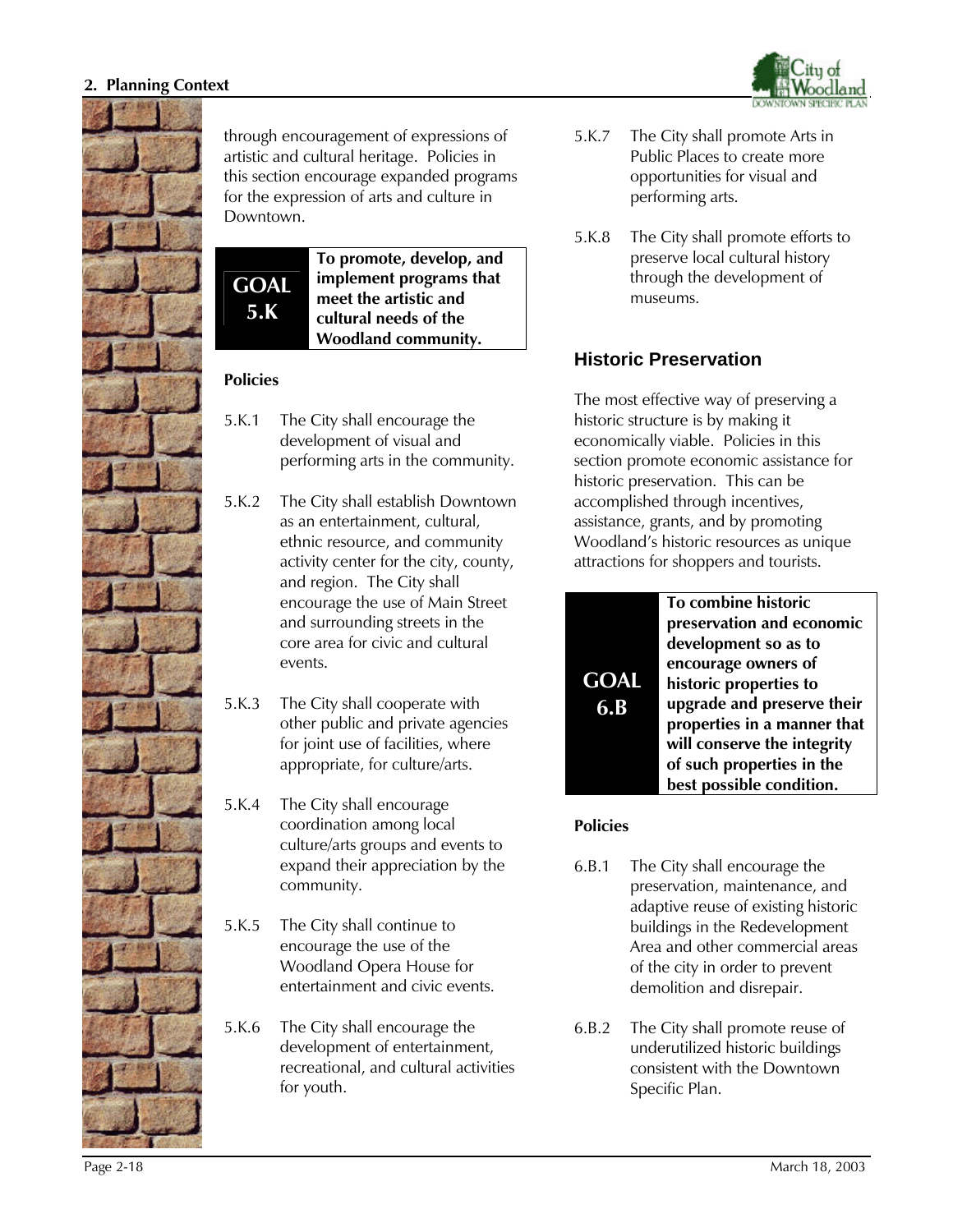

- 6.B.3 The City shall encourage relocation of reusable historic buildings from or into the Redevelopment Area as a means of historic preservation.
- 6.B.4 The City shall consider waiving building permit fees and/or providing other appropriate incentives for owners of small properties with historic significance who are unable to benefit from other government programs for historic preservation and for historic preservation projects that provide low-income housing or essential city services.
- 6.B.5 The City shall seek the assistance of the Redevelopment Agency and/or local lending institutions to provide below-market rate financing to private property owners for the rehabilitation and restoration of historically significant structures, and to encourage home ownership in Downtown neighborhoods.
- 6.B.6 The City shall aggressively pursue federal and state grants for historic preservation projects involving public-private partnerships, including HOME, Community Development Block Grant (CDBG), and Transportation Enhancement Activities (TEA) grant applications, where appropriate.
- 6.B.7 The City shall conduct design competitions when commissioning significant new public buildings within the Redevelopment Area to ensure that new structures are constructed that are compatible with and enhance the surrounding historic built environment.
- 6.B.8 The City shall implement the design guidelines in the Downtown Specific Plan to ensure that new construction, renovations, and additions are compatible with existing adjacent structures, especially those that are on the National Register, or are eligible or potentially eligible for listing on the National Register.
- 6.B.9 The City shall seek to fully implement the Main Street Program, designed by the National Trust for Historic Preservation, which emphasizes historic preservation and economic development.

### **Downtown Economic Development**

The Downtown Specific Plan is envisioned as an impetus to economic development. Activity would include promoting the area by providing information on the Specific Plan to potential investors and property owners, locating available financing, and finding solutions to remove impediments to development.



### **Policies**

- 9.C.1 The City shall intensify Downtown Woodland as the principal retail, cultural, restaurant, and commercial district of the city and region.
- 9.C.2 The City shall create a distinctive and active pedestrian environment that supports

March 18, 2003 Page 2-19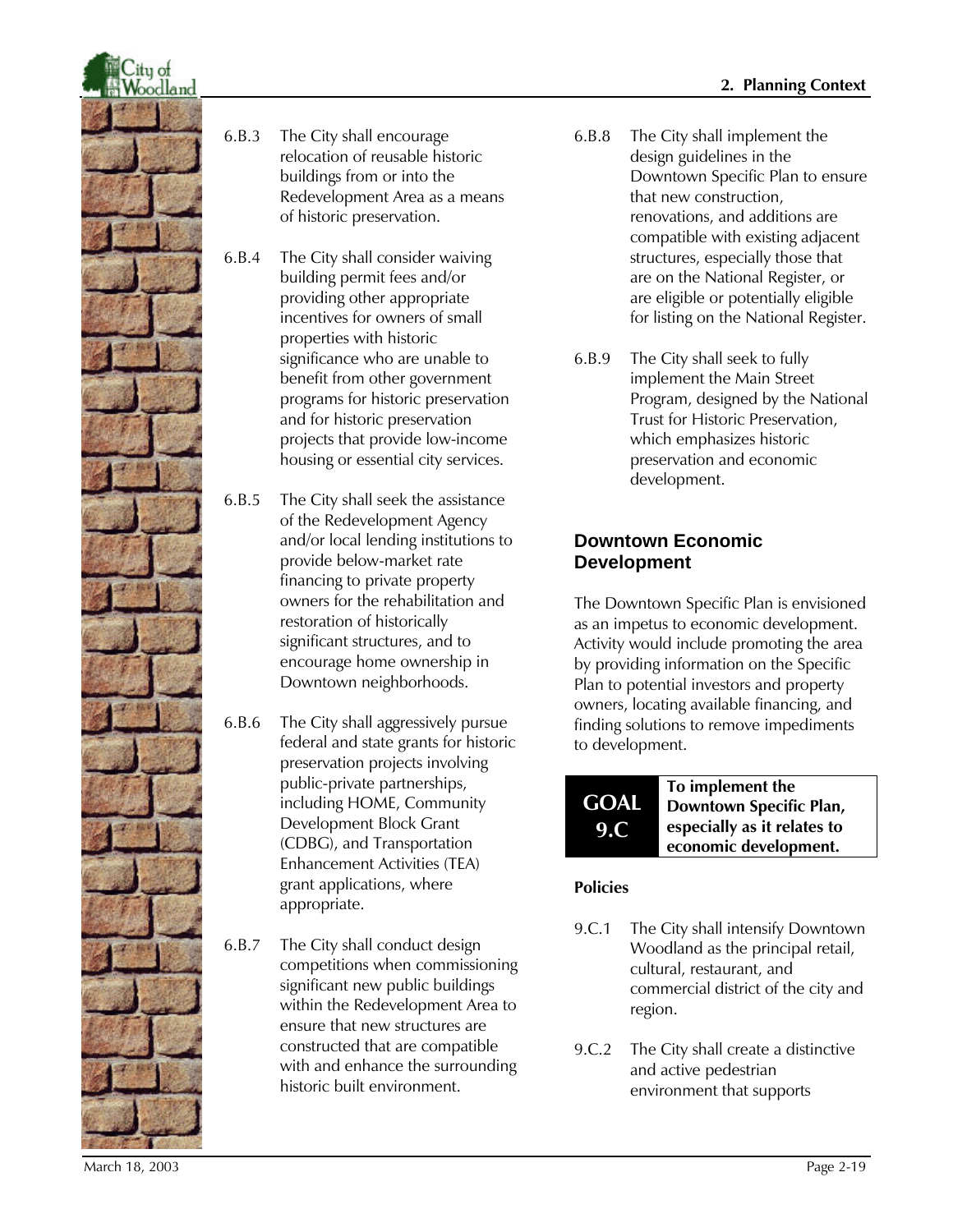



Downtown as a unique destination.

- 9.C.3 The City shall maximize opportunities for outdoor eating to reinforce Downtown as a food and entertainment destination.
- 9.C.4 The City shall actively pursue the creation of significant new housing opportunities within the Downtown Central Business **District**
- 9.C.5 The City shall promote intensified office development within Downtown.
- 9.C.6 The City shall work with the Chamber of Commerce and Downtown merchants to identify unmet retail and service needs of city residents and encourage the development of these services Downtown in a manner that is balanced with specialty retail needs.
- 9.C.7 The City shall work with the Chamber of Commerce and Downtown Merchants to identify market niches appropriate and unique to Woodland (such as specialty items and services, and services and items related to tourists) and encourage uses that enhance and build upon them.

### **Tourism**

Tourism needs to be expanded to strengthen Woodland's economy. Creation and enhancement of cultural, entertainment, and recreational activities and facilities in Woodland will attract tourists and therefore positively affect sales tax revenues. Activities and special events sponsored by various special interests,

cultural, and ethnic groups should be encouraged to create a regional draw of individuals to the community. (Recreational entertainment and cultural facilities and activities for youth should also be encouraged to provide this service to the youth of the Woodland community as well as to encourage tourism.) Promotion of Woodland's historical character and attractions including the Opera House, Gibson House Museum, the Heidrick Agricultural History Museum, and Train Depot Museum is an important part of this effort. Additionally, music and art in public places should be encouraged and promoted to attract tourists.

| <b>GOAL</b><br>9. | To promote the growth of<br>tourism by enhancing the<br>city's potential to attract<br>tourists through<br>preservation of historic<br>resources, promotion,<br>development of visitor<br>attractions, and provision |
|-------------------|----------------------------------------------------------------------------------------------------------------------------------------------------------------------------------------------------------------------|
|                   | of a variety of overnight<br>accommodations.                                                                                                                                                                         |

- 9.D.1 The City shall define the City's visitor target market and work to develop a comprehensive tourism management and program, while monitoring the negative effects of tourism and making necessary improvements to ensure citywide benefit and maintain the quality of life.
- 9.D.2 The City shall seek to develop and expand tourism in Woodland by attracting, developing, and expanding special events, public and private recreational and entertainment facilities and programs, and capitalizing on the historic character of the City.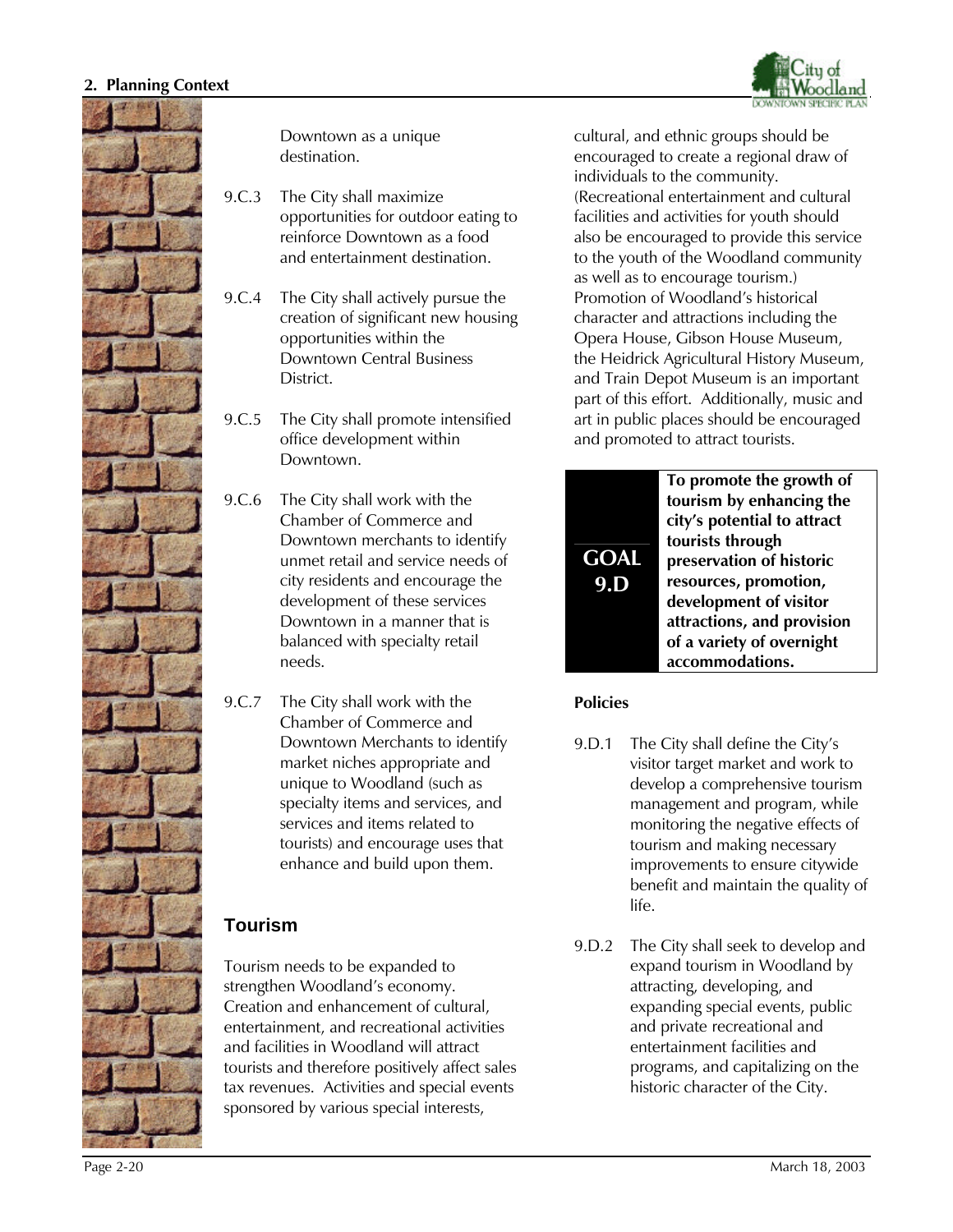

- 9.D.3 The City shall encourage upgrading of existing motel facilities and attempt to attract quality hotel and conference facilities in locations and at a scale appropriate to the city's character to enhance the quality of visitorserving areas and promote development of the conferencetourism market.
- 9.D.4 The City shall encourage, sponsor, and increase the number and quality of special events and recreational programs that are attractive to both visitors and residents.
- 9.D.5 The City shall consider the development of regular tourism programming on local cable television to provide information about cultural activities and other events for both tourists and residents.

March 18, 2003 Page 2-21